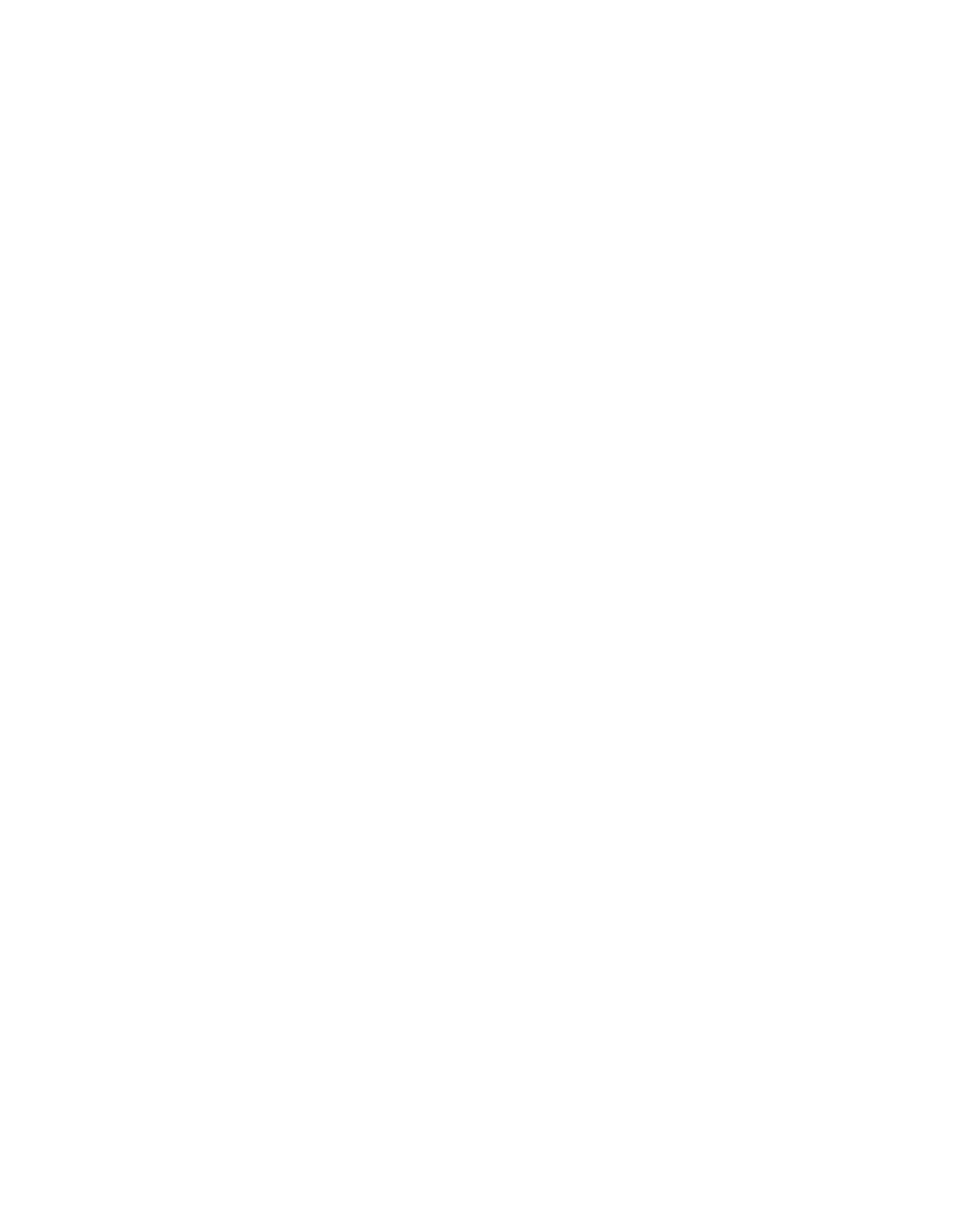### From the Editor

 $\sim$  Nancy Blanning

This issue of *Gateways* continues with the theme from last spring, **Continuity of Development***.* When we reflect on our own biographies, we experience that we cannot explain or describe who we are without appreciating our experiences and development from the past. And we don't like to be defined by how we stand in the present moment because we have plans and ideas we want to move toward and manifest for our future. Our adult pace has slowed down from childhood, but we are given generous opportunities to develop and grow both through our own initiative and always by life itself. So it is perplexing when we see descriptions of child development that seem to imply discrete stages instead of a flow of growth through change and destabilization, insecurity with mild chaos, revelation of emerging transformation, consolidation and ripening, and hopefully a resting pause—then on to the next impulse in this rhythm. The outside world tends to give fixed definitions of what is "normal and typical," categorizing the child into different developmental "bits" that do not acknowledge this continually unfolding, ebbing, flowing, sometimes eddying movement toward becoming an individual human being.

We began our picturing of the emerging, evolving child last issue with an overview by Claus-Peter Röh. which he shared as preparation for the *Transitions in Childhood* international conference which will be held at the Goetheanum the week before Easter 2015 (see page 34 for details). Re-reading this article as an introduction to what you will find in this issue is highly recommended. Other articles from the spring issue described the very young child living between two worlds—the realm of spiritual archetypes and the new physical world and its realities—and the tender, precarious, transitional moment of the three-year-old. The strengthening and consolidating of the four- and fiveyear-olds characterized the next pulse for the child. A final article considered what to do with the complicated six-year-olds who are staging a new birth of their etheric forces. The continuing pathway from birth to school entry was well prepared by these contributions.

It is gratifying that *Gateways* has been provided with such an abundance of insightful, thoughtful articles that one issue could not do justice to them. Jane Swain, of Sophia's Hearth, shares her expertise as birth-to-three educator and Spacial Dynamics spokesperson in the first article, "Development of the Three Planes of Space." We saved this article for this issue so it could be printed in its entirety. Jane gives a broader context to the developmental continuum by describing how the human being from birth to age twenty-one finds his or her relationship to the three different planes of space. How we relate to each plane influences our willing, feeling, and thinking capacities for the first twenty-one years of life. We trust that you will find Jane's observations fascinating and enlightening. It is an article that can be shared with full faculties, including the high school teachers, which is what I plan to do in my own school.

Stephen Spitalny, longtime kindergarten teacher and former *Gateways* editor, returns to these pages with "Three Archetypal Styles of Walking." Steve offers this information as a new window to child observation that he has found valuable. Interestingly, without naming any planes of space, you will see some familiar terms described in Steve's article.

With the *Transitions in Childhood* conference coming towards us, there is much attention on school readiness. There are questions of how we recognize readiness. How do we truly understand what Rudolf Steiner describes as "birth of the etheric?" This can seem elusive to grasp and identify, but it is fundamentally and even critically important that this "birth" be accomplished with each child before starting grade school. How, in the face of mounting societal and governmental pressures that children begin academic schooling at younger ages, can we confidently advocate for the right grade school starting time for each individual child?

Articles by Dr. Claudia McKeen and Ruth Ker address these issues. Both authors are members of the international IASWECE Older Child working group. This is one of the groups helping to plan the *Transitions in Childhood* conference, along with those focusing on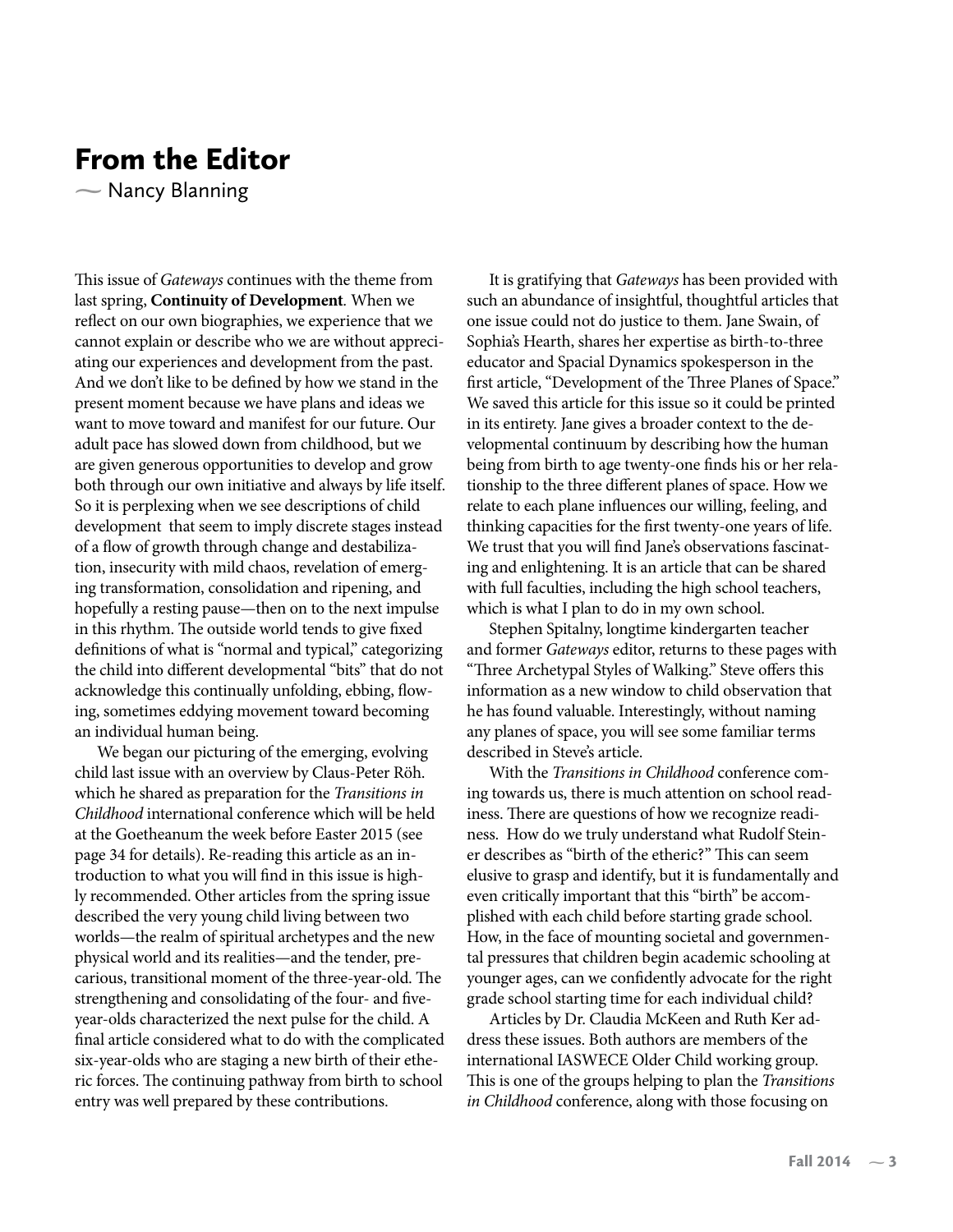the nodal transitional points from birth to age three, the pivotal nine-year change, and the transition towards adolescence at twelve.

As an anthroposophic physician and school doctor, Dr. McKeen's research correlates growth completion of the skeleton to changes of consciousness and new thinking capacities for the child, giving us a physical picture of the etheric birth. Dr. McKeen's article is reprinted from the new WECAN publication *School Readiness Today* (which includes additional illustrations, such as x-ray images of the example mentioned above). This article can help us understand the etheric birth in a new, concrete way.

Ruth Ker has done much research within the educational field on behalf of all of us. Her article, "Standing for the Children in Our Care," cites significant mainstream research that supports letting children be fully ready to begin grade school learning and not rushing them ahead. Studies confirm that younger is not better. Both short-term and longitudinal studies over decades reveal that older children are more successful in school, have better health, and live longer. Ruth points to the specific studies which we can share with officials and questioning parents. We also thank Ruth for compiling and editing the new WECAN publication *From Kindergarten into the Grades*. This is another sourcebook looking toward the conference, and contains many of Rudolf Steiner's indications about the birth of the etheric.

The other weighty article in this issue comes from my own desk. This article has been growing in me with an increasing sense of urgency over the last year and more. It is useful and important that we learn from mainstream sources about the burgeoning descriptions of challenges and difficulties young children are experiencing in our modern world. Three-letter syndrome classifications and "spectrum" vocabulary are tossed around almost casually in conversation. We need to know what these mean, and to explore what the mainstream picturing can offer to our anthroposophical understanding of the human being. But just as we adults resent being defined or categorized by how we are in a single biographical moment, it is offensive to the child who "is just getting started" and cannot protect or defend himself. "The Child is not a Check List. . ." speaks to this concern.

A book review of *Benjamin Breaking Barriers* is included to give us a vivid and personal picture of one family's journey through their son living with autism. The author/mother is a musician and acquainted with Waldorf education. At a conference on the topic of Autism held at Camphill Beaver Run last March, this

book sold out. Here we may find ideas we can adapt to help many of our children develop in a healthy way as we live in an increasingly isolating, autistically-inclined world.

International news features Waldorf early childhood work in Vietnam. Louise deForest's description of three programs there makes poignant reading for those of us who have memories of the Vietnam conflict. The dedication of the Vietnamese teachers and those who come to help train them gives hope of some healing to the war-torn past. One of WECAN's aims is to carry a consciousness of our international colleagues and programs. Financial donations to any international program can be sent to WECAN and ear-marked to support international work through IASWECE.

And now for the fun. "Farmer Grieder" joins us from the pages of *Tell Me A Story*, as a wild duck gives his peaceful farm some challenges but the end brings a satisfying resolution. We are also able to share with you a lovely cobbler circle composed and compiled by Christina Assirati of the Chicago Waldorf School, with simple but interesting movements that give this familiar theme some new twists of delight. Our cover illustration and selected poems come from Betty Jones, to give us some new artistry. Betty's recently republished *A Child's Seasonal Treasury* is also reviewed in this issue. We hope you will find delight, inspiration, and some fun with her collection. Betty's art work is beautiful, her watercolors a treasury by themselves. This book may also be a good reference for new families wanting to bring Waldorf elements into their home.

What is up next for *Gateways?* We will embrace the theme of last February's Early Childhood Educators conference, **Nurturing the Sense of Life**. This theme will be carried through the 2015 and 2016 conferences as well, so we are able to gather much material from the individual presenters for our thinking consideration. What we especially invite from you are descriptions of how you experience the life sense supported by the activities in your early childhood classes? Through rhythm? Practical work? Artistic activities? Creative play? Longer contributions or small vignettes are all welcomed. Please share your magic moments when something lights up and enlivens your classroom—inside or out. *Gateways* also invites your questions and challenges to supporting the life sense in busy major cities with little opportunity for outdoor play and renewal in nature.

We have so many different experiences and different successes. There are many different right answers. Please share them. **•**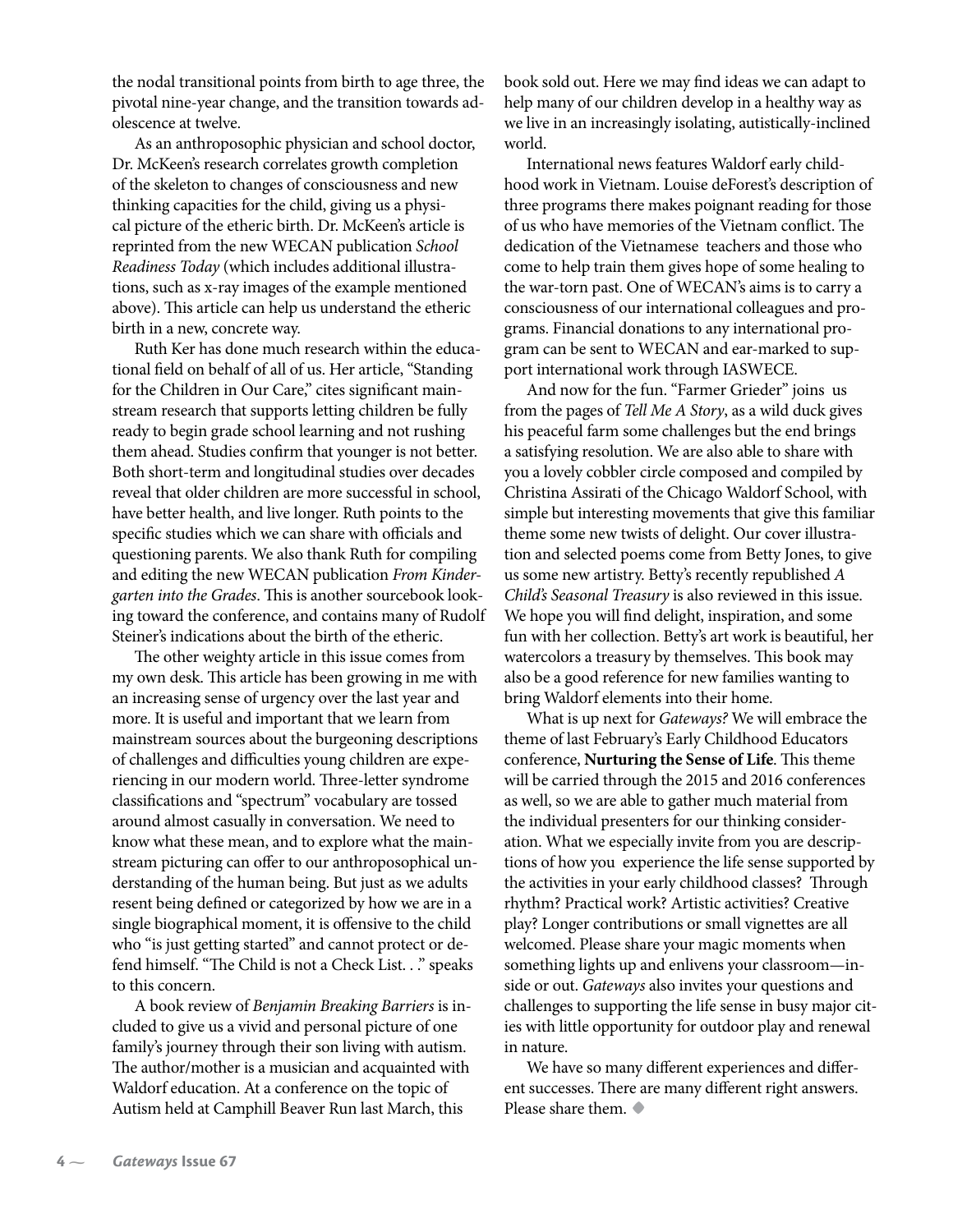### Development in the Three Planes of Space

 $\sim$  Jane Swain

**author's note:** *I wish to give credit to Jaimen McMillan, founder and director of Spacial Dynamics, for the inspiration for this article. The following ideas and examples have developed out of many years of my study of and use of Spacial Dynamics in my work with children. (Spacial Dynamics is a registered trademark of the Spacial Dynamics Institute.)*

I was in an airport recently and was struck by how intensely the adults walked in straight lines. They were here, and they had to get to there, and heaven help anyone who was in their way! In contrast was a little two year old, *wandering around.* Something in the environment would attract him, and he would *be drawn* towards it. In this process of noticing, being interested, and following, he would veer off in a curve towards the new object. The adults moved like water spraying out of a fire hose. The toddler moved like water flowing in a stream. It was as if he caught a current, rode it as it whooshed over a rock, hovered in an eddy and then repeated the sequence again. It wasn't so much that he moved, but more that he *was moved* by something of interest to him.

My colleague Susan Weber, after hearing this story commented that the toddler's movements are mirrored in his thinking, as depicted by the stories for this age. These stories are nonlinear, wandering around stories, with no real *story line*. A wonderful example is Wilma Ellersiek's finger game "Flip and Flop," where "they dance and sing in a joyous round-a-ring." I will not comment on the quality of the thinking of the adults in relation to their movement but leave that to the reader to contemplate.

The child's mother was allowing his meanderings in the airport. If she would have needed to hurry up and get to their gate, she might have tried to *straighten him out* by taking his hand and directing him in a linear fashion. It is often easier for all concerned in a situation like this to simply carry the child, as young children are developmentally not linear. A memory from my childhood illustrates this point. I grew up in Iowa, where every so often a child would get lost in a cornfield, and rescuers would be called to find him. I remember my mother telling me that if I ever got lost

in Grandpa's cornfield to follow the row out. I actually remember thinking that that would be a good idea, but it wasn't obvious to me initially.

There was another mother in the airport with two boys, approximately eight and nine years old, who were playing tag. I overheard the mother say to them, "What is the matter with you? Can't you see that no one else is playing tag here?"

The teenagers in the airport were able to walk in lines fairly well.

Here are representatives from each of the first three seven-year periods of life, each with a different approach to the adult behavior of walking in a straight line. Libby Haddock, an experienced early childhood teacher, once remarked that child development is the best-kept secret in the western world. I agree, and perhaps an even better kept secret is the growing child's spatial development.

Last year I heard 85-year-old Alheidis von Bothmer recount a story about her father-in-law, Fritz von Bothmer (who developed Bothmer Gymnastics). Bothmer was the first movement teacher in the first Waldorf School in Stuttgart, Germany. One day, Bothmer was teaching and a boy was disruptive in the class. This was a middle-school-aged boy, and it was not the first time this had happened. Bothmer got a long beam and attached each end to the balcony, across the expanse of the gymnasium. Please note that the beam was quite high in the air. Bothmer had the boy walk across the beam. Just at that moment, Rudolf Steiner walked in, as he was prone to do in the early days of the school. At this point, Bothmer had second thoughts and wondered if this was too severe; but the boy made it safely across. Steiner told Bothmer afterwards that this experience saved the boy from becoming a criminal!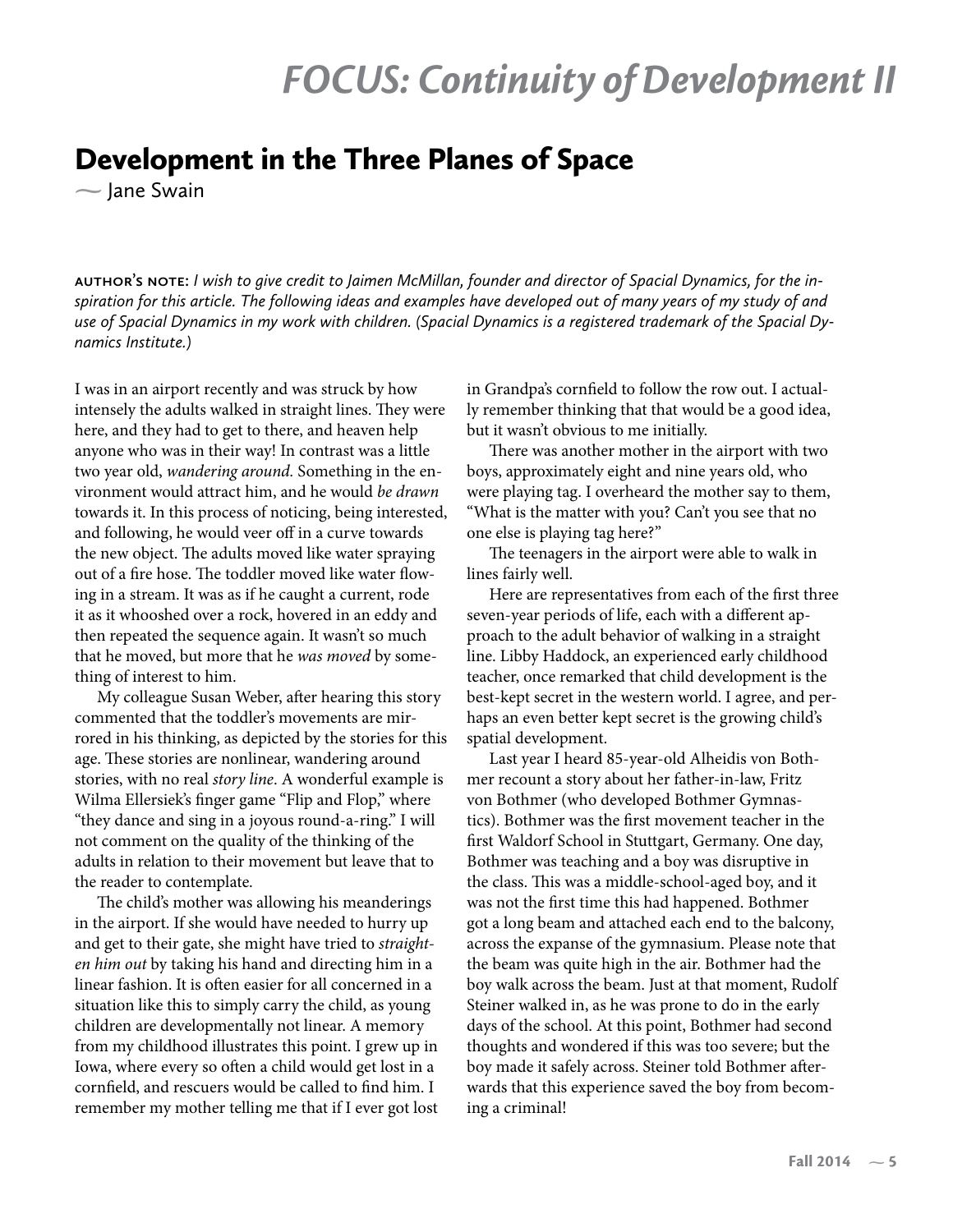Why did Bothmer choose this particular activity? Why didn't he have the boy walk on stilts, for example? Bothmer acted out of a spiritual understanding of the human being's developmental journey in the three planes of space. Negotiating a balance beam is a sagittal (right/left) plane activity, which met the boy at his stage of development. The forces that the boy had to generate in order to successfully walk the beam were very important for him at that point in his biography. He had gotten *sidetracked* and had to get *back on track.*  He had to *pull himself together* and *walk the straight and narrow.* This experience on the beam influenced the course of his life.

Each of the three planes possesses particular forces that influence and sculpt the growing individual, and there is an archetype to the child's progression through the three planes. During the first seven years of life, the child is primarily concerned with the horizontal (up/down) plane of space, during the second seven year period with the frontal (front/back) plane, and during the third seven-year period with the sagittal (right/left) plane.

#### The Horizontal Plane

Of course the child is always living in all three planes. But from birth to seven, the child's emphasis is to explore and gain mastery in the horizontal plane, in which abide the mighty forces of gravity and levity.

 As Jaimen McMillan teaches, when the infant pushes down against the floor, his body is displaced upwards. This activity of pushing down into the supporting surface and then rising up against gravity happens over and over throughout each stage of the developmental motor sequence. It is largely unrecognized how pervasive and how important this gesture is during the first three years especially, and also during the first seven years. The infant pushes down in back lying, side lying, tummy lying, belly crawling, rolling, sitting, hands-and-knees crawling, squatting, standing, climbing, and walking. The child also pushes down while transitioning into and out of each position, for example from squat to stand or from prone (tummy lying) to prone on elbows.

Over countless repetitions of pushing down, the child learns, at an unconscious level, the answer to a fundamental question of this period: *where is down?*  Knowing *where down is* is crucial in order to manage one's body weight in the gravitational field with a feeling of ease. It is also the foundation for proper orientation in space. If one knows where down is, then up, right, left, front and back are also revealed, and this is

very important for later academics. In *Reflexes, Learning and Behavior: A Window Into the Child's Mind,* Sally Goddard reports that "When astronauts are put into a gravity free environment, they start to write from right to left, to reverse numbers and letters and to produce 'mirror-writing' " (p. 19).This makes sense, because without gravity, the astronauts have lost their inner knowing of where *down* is, and so the other directions also are confused.

In a typically developing child, if the child is allowed to *self-initiate* his motor exploration, he will push down into the supporting surface. It makes a difference whether the child *is taught* or *teaches himself* to move. For example, if he is put into a position that he cannot yet achieve on his own, such as when we prop a child up into a sitting position, he will tense *up*, and strain to hold himself *up*. This is an entirely different movement gesture than pushing down in order to come to sitting through one's own efforts. Though propping to sit is a common practice, it actually is working against the child's spatial development.

The infant and young child are fascinated with up and down. They never tire of dropping their toys while playing on their bellies, dropping food off their high chair trays, building up towers of blocks and knocking them down, walking on inclines, dropping objects off decks, climbing up onto rocks and sofas and jumping down off of them. They love to climb up and slide down slides, drop gravel on slides and watch it fall down, swing on swings, and play on teeter-totters. I was consulting at a childcare center once where several three-year-olds were repeatedly jumping off a small table in the room, and the teacher was repeatedly telling them to stop this. Later I explained that this is what children are supposed to be doing at this age and that it would benefit all concerned if she could make a safe place where it was allowed for them to jump down.

It is the work of the adults to help guide the young child *gently down* to earth. For example, a pogo stick is an experience of up and down. It is too difficult for the young child and more appropriate around fourth grade. Trampolines are also experiences of up and down. These aren't recommended for young children, as they involve quick, jolting changes of direction, often resulting in the child becoming *unglued* and *out of himself*. At this age the space surrounding the child's physical body is not yet securely attached enough to withstand such an abrupt, intense movement.

Nursery rhymes are largely concerned with up and down. It seems that the characters all fall down. This is incarnation—coming *down* to earth. Consider Jack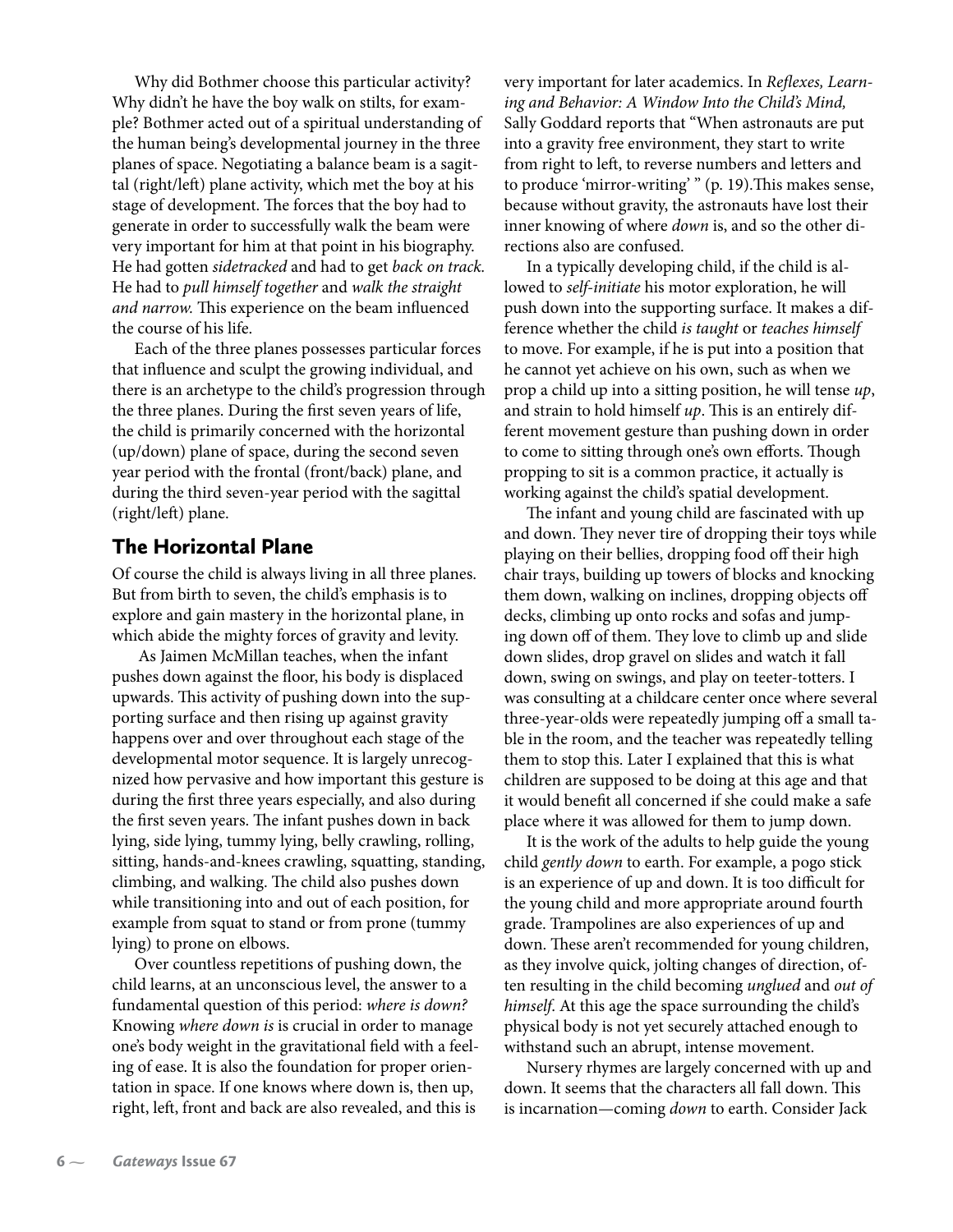and Jill, Rock-a-bye Baby, Hickory Dickory Dock, London Bridge, the Noble Duke of York, Humpty Dumpty, and the man in the moon who comes tumbling down. A favorite of mine is "Goosey goosey gander, whither dost thou wander, upstairs and downstairs and in my lady's chamber. Once I met an old man who wouldn't say his prayers (i.e. who wouldn't get down on his knees to pray). I took him by the left leg and threw him down the stairs."

Young children naturally come with a preponderance of levity. They are light on their feet. They don't really walk around the room; they lilt, jump, and gallop instead. However, slowly and steadily children come ever downward in their space, until at fifth grade they are quite balanced between up and down. Running involves a balance between up and down, and fifth grade is the year when the students run around the block every morning during main lesson in preparation for the Olympic pentathlon. With puberty the spatial plummet begins; their gaits become heavy, their pants droop, and their postures slump. Here is when they need a lift, and the trampoline is an appropriate activity for the teenager.

Little children with their abundance of levity often make adults smile. Imagine if we didn't have babies and toddlers on the earth to bring levity and lightness to us grownups! However, young children are not yet able to modulate their level of levity. They are prone to becoming too *geared up, charged up, wound up,* and *keyed up*. Then they *blow up*, until they have a fullblown *melt down*. The adult is left to *pick up* the pieces.

If the adult is attentive to the spatial state of the child, she can see the eruption coming, and nip it in the bud by helping the child *calm down* and *settle down.* It is possible for adults to hone these skills, to learn to read the spatial configuration of the child and to offer spatial support to the child in order to help her learn to spatially modulate herself. Whether we are aware of it or not, children follow our spatial gestures in each of the planes of space (and in other spatial ways too). If we have consciousness and facility with our own space, we have more ability to serve as models worthy of imitation. Here is where I find the Spacial Dynamics exercises invaluable for the adult.

Our language gives us strong indications that the horizontal plane is the plane of emotions. We can be *uptight* or we can *get down,* be *on top of the world* or *down in the dumps*, and experience the *heights of jubilation* or the *depths of despair*. There is an old saying, "Don't let 'em get your goat." Goats are grounded, sure-footed. They rarely fall; however, a horse is prone to fall and break a leg. Horses are high-spirited; they can prance. It's hard to imagine a goat prancing. In the old days at horse racetracks, it was the practice to keep a goat in the stall of the horse before the race in order to keep the horse calm. Sometimes an opponent would steal the goat, with the result that the horse would get too nervous and lose the race. Hence the saying, "Don't let 'em get your goat." We are the goats for the children.

#### The Frontal Plane

If we consider the second seven-year period, when the child is primarily exploring the frontal plane, it's noteworthy that this plane is called the frontal plane, and not the "backal" plane. As a society we have an imbalance in the frontal plane. We are a *no child left behind* society, a *get ahead* society. If one is ahead of oneself in the frontal plane, one is hurrying, already at the goal and not able to participate in the process. Perhaps this is the underlying societal gesture whereby children are treated as little adults, and perhaps the most effective way to rectify this situation is by addressing our underlying spatial imbalance.

The frontal plane has to do with time. One can be imbalanced forward and constantly be rushing headfirst to meet deadlines. One can be imbalanced backward and be *behind the times*. One can be balanced between front and back and be fully *present*. Military troops *present* themselves to the general in frontal planes.

The frontal plane also has to do with will. In a group setting, if a speaker asks for volunteers, he asks if anyone is *willing to come forward.* If someone doesn't want to volunteer, he tends to *recede into the background* where he hopes he won't be noticed.

Classic games from this second period of life include Mother May I?, Red Light/Green Light, and Red Rover. These games deal with will and with timing—in other words, with impulse control. At an unconscious level, these games demand answers to major questions of this period: when do I go forward, and when do I hold back? The infant and the toddler are especially challenged by having to wait. The early childhood teacher knows that the younger the children, the less are they truly able to wait at the table for their food. It is the teacher who must *plan ahead*, have everything ready to go before calling the children to the table, and then implement a very short and simple grace. It is not reasonable to expect more from them in the frontal plane because developmentally they are not there yet. Here rhythm is crucial to carry the children.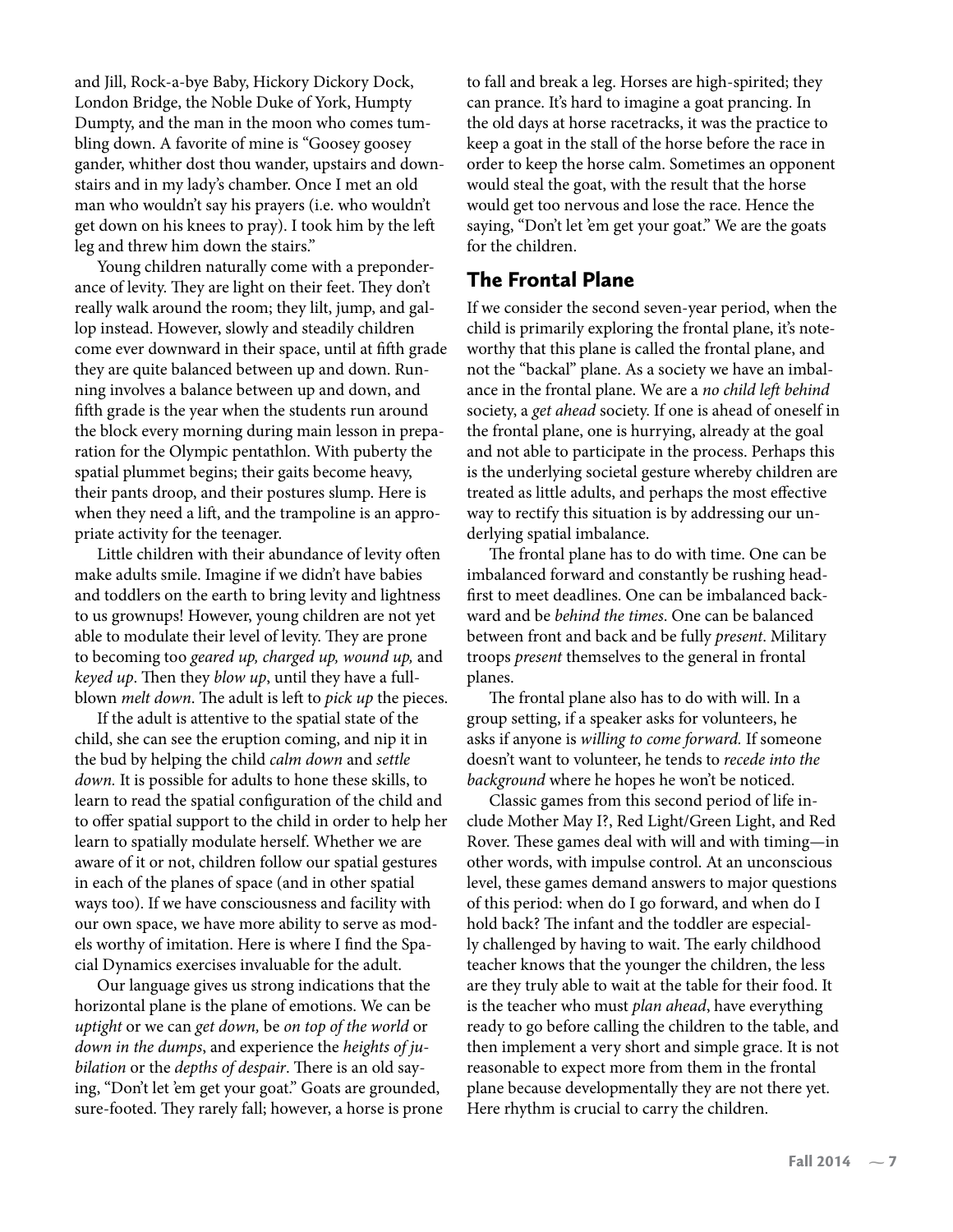Perhaps the quintessential frontal-plane gradeschool game is tag. The variations of tag are enormous. The child must have awareness of those in front of him so that he doesn't run into anyone, with simultaneous awareness of what's happening behind him so he doesn't get tagged. This is a very complicated spatial activity. Tag is being banned in public schools across the country because children get hurt. This is a shame because grade-school-aged children naturally love this game; it meets them. It is true that children today are often ahead of themselves, for after all they are part of the society, yet it is possible to teach tag in safe ways if the teacher understands how the children in her care are living in their space and how to work with this.

Learning to jump rope with the rope turned for the child is an appropriate activity in the kindergarten for those approaching first grade. Having the child run through the turning rope and to run in and jump is better left for first grade, as this is a significant frontal plane activity. The first grade teacher knows that she needs to have a relationship with the children before she asks them to run through the turning rope. This is a threshold experience for them, and for some it can be frightening. Here the rope is turned at a steady pace. In order to successfully negotiate the rope, some children have to speed up, and some have to slow down. The children must change themselves in order to meet the world (the rope); they have to develop fluidity and mastery in the frontal plane. There are great mysteries in classic children's games—children are learning spatial gestures, which can have cross-over effects and can serve them later in life. Perhaps if the children can learn to run through the jump rope, later on they won't have "the bus left me" experiences. For in truth the bus does not leave us behind; it is we who don't get ourselves to the bus on time.

#### The Sagittal Plane

In the third seven-year period, from fourteen to twenty-one, the child is primarily exploring the sagittal (right/left) plane, which is the plane of focus, the plane of thinking. If we are trying to find out what we think about something, we come to the midline of the body: we cross our arms, cross our legs, put our finger above our upper lip in the middle, and purse our brow. We may cock our head to the right or to the left of the midline. Then, once we know our mind, we release this pose and can express our thoughts.

In many places in his writings, Rudolf Steiner refers to the importance of the six fundamental exercises. These are practices designed to further one's inner development and to assist in one's ability to work in the outer world as well. The goal of the first exercise is to direct one's thinking in a focused manner, to narrow down the possibilities and to only think about what one chooses to think about. This involves willed ability in the sagittal plane.

Developmentally the sagittal plane comes to the forefront at age fourteen, and it is interesting to look at the rudimentary beginnings of orientation in this plane. The newborn is not able to keep his head in the middle of the frontal or of the sagittal plane; under the influence of the primitive reflexes, his head is extended back and rotated far to the side. Only gradually is he able to bring his head to midline and control it there. The same situation occurs with the hands. Only gradually is he able to bring them to the sagittal plane midline, look at them there, and then use them there to play with toys or to pull on his clothes. In *Cradle of a Healthy Life*, Dr. Johanna Steegmans says, "If you've ever seen a young child meeting her own hands, looking from one to the other, this is what will bring thinking about: to be able to put two concepts into a relationship. That's the beginning of thinking" (p. 44).

Gradually, while lying on her back, she starts to bring her knees to midline and bring her hands to her knees, and then bring her feet to midline and bring her hands to her feet. As she starts to roll, she reaches across midline with her arm or leg. This is the beginning of crossing the midline.

When toddlers start to walk, they have a wide base of support, which gradually narrows as their balance improves. The two-year-old at the airport mentioned earlier was not linear because he was developmentally not yet at home in the sagittal plane. Over time he could learn to push a wheelbarrow, walk a balance beam, ride a bike without pedals, wind wool, and finger-knit at the midline. Gradually and steadily, he may gain more facility in the sagittal plane as he learns to ride a regular bicycle, walk the tight rope, and canoe. Gradually too, his thinking will evolve.

It's not appropriate to ask young children to unnecessarily narrow things down, as they are naturally wide in their space and in their thinking at this age. In their play, the possibilities are endless. A stick can be a person, a spoon, or a tree; and this can change in an instant. It reduces stress for young children if we refrain from offering them too many choices, because developmentally they have not yet achieved mastery in the sagittal plane.

Sports emphasize the sagittal plane, and this has potential to meet the teenager. Ability in the sagittal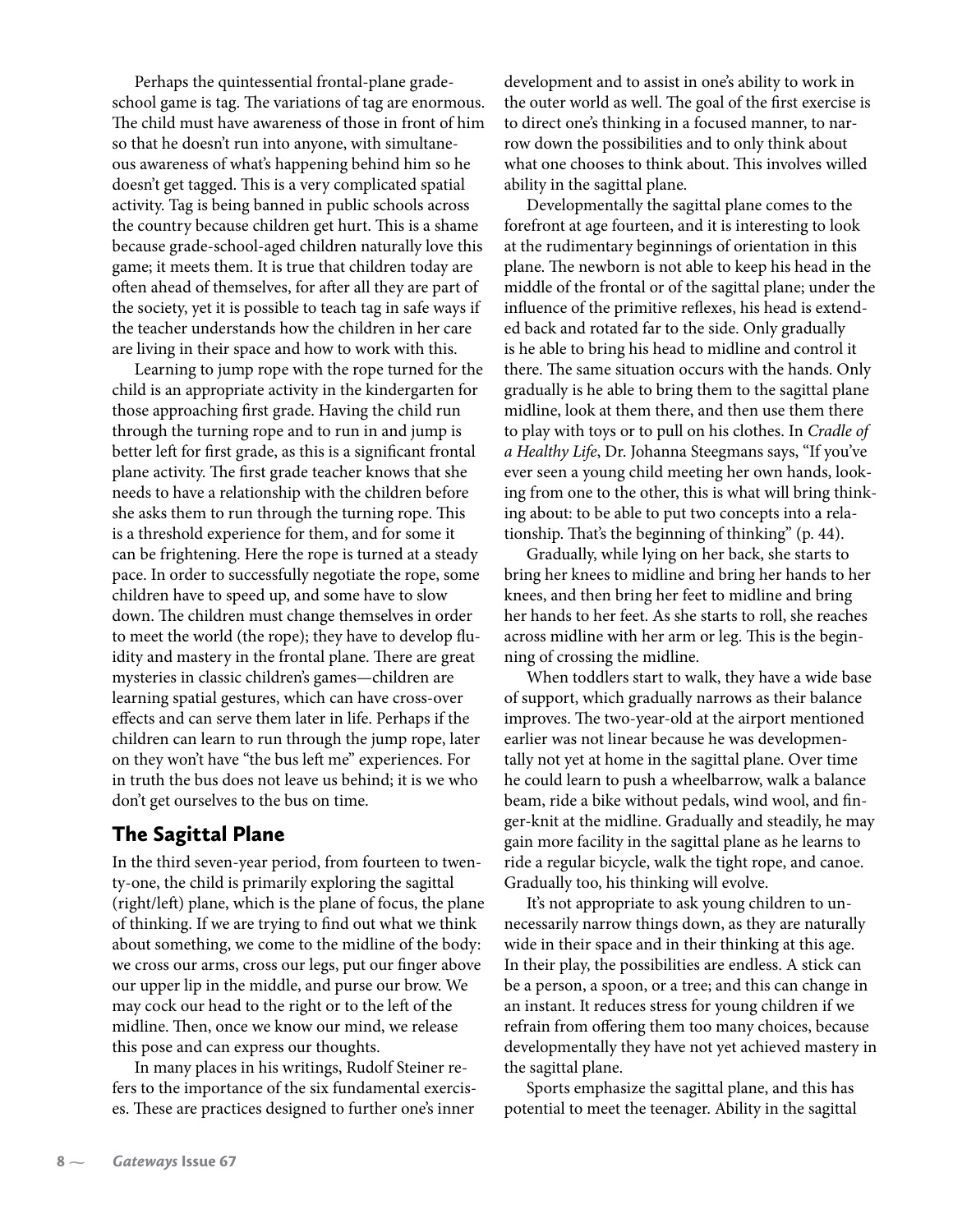plane is necessary to hit the bull's eye with an arrow, to shoot a basket, or to sink a putt. The sagittal plane is the plane of exactness, of merciless objectivity. It has the least flexibility. The ball is either in or out. The rules are rigidly adhered to, and this is appropriate for the teenager; things must be fair. However, for the young child and also for the grade-school-aged child, things are not so black-and-white. In the grade school the rules of games are flexible, and games support and encourage a wide variety of movements. With sports, the possibilities lessen; the variety of movement narrows down. There are repetitive drills and training requiring precision. However, for the young child, too many "narrowing requirements" are developmentally out of sync.

 *An understanding of spatial development leads to realistic expectations and assists the adult in creating environments where the children can feel met and satisfied.*

An understanding of spatial development leads to realistic expectations and assists the adult in creating environments where the children can feel met and satisfied. We can look at activities with new eyes and evaluate their developmental spatial fit. One example is the walking ropes that are used to take young children for walks. These are ropes with regularly spaced knots or loops that children are to hang onto as they are led to walk in a prescribed path. It's interesting to note that these types of ropes were used to walk prisoners to Siberia during Stalin's reign. These ropes impose artificial sagittal-plane and frontal-plane structures upon the young child. It is a sagittal-plane activity in that they must walk in a line. It is a frontal-plane activity in that that they must hang on to their loop and keep the correct spacing between the child in front of them and the child behind them, and they are expected to walk at the same tempo.

Similarly, expecting young children to hold onto hands, keep in line, and not fall outside a set speed parameter is also imposing potentially stressful spatial forms upon them that don't yet fit. Developmentally, young children are at home when they have time to meander, discover, and dream, with no imposed goal, just process. Considering our societal imbalance in the frontal plane, it is worthwhile to consider the benefits

of allowing young children periods every day where they *don't* have to hurry to keep up. When they come to the grade school, there is a developmental shift. Then it is right to expect them to start to walk through the halls in more or less straight lines and to modulate their tempos, but this doesn't happen overnight. It evolves over time as they come more and more into relationship with the sagittal and frontal planes.

As an early childhood teacher, one certainly may choose to employ a device such as a walking rope for young children if one has sufficient reason, such as safety when crossing a busy city street. However, it is helpful to recognize the developmental spatial misfit, to limit its use, and perhaps to think of the walking rope as a type of car seat—necessary in certain situations, but not ideal.

Rudolf Steiner has said that there is no education but self-education. Essentially he is telling us that we can trust development, that if we strive to remove hindrances and provide environments that meet the children, that self-education will occur; we don't have to teach them. A key point seems to be how to meet the child, and an understanding of spatial development is very helpful for this. Jaimen McMillan has an interesting observation regarding how one can recognize if the child has been met: if a child has truly been met, he will respond with joy. Jaimen notes that there's a difference between fun and joy. With fun, the children want more: bigger, better, faster, louder, more. They can get greedy; it's never enough. But with joy, they feel satisfied; they pause, savor the experience, and linger with the after-taste. They flow out and are filled up. *They feel met.* This is the plane truth: Go for the joy! **•**

#### References

Ellersiek, Wilma. *Dancing Hand—Trotting Pony*  (Spring Valley, NY: WECAN, 2010).

- Goddard, Sally. *Reflexes, Learning and Behavior: A Window Into the Child's Mind* (Eugene, OR: Fern Ridge Press, 2005).
- Steegmans, Johanna & Karnow, Gerald. *Cradle of a Healthy Life* (Spring Valley, NY: WECAN, 2012).

Jane Swain *is a graduate of the level III training in Spacial Dynamics. Spacial Dynamics is embedded deeply into Jane's work as a pediatric physical therapist, associate director of professional development at Sophia's Hearth Family Center in Keene, NH and as consultant to early childhood and grade school classrooms.*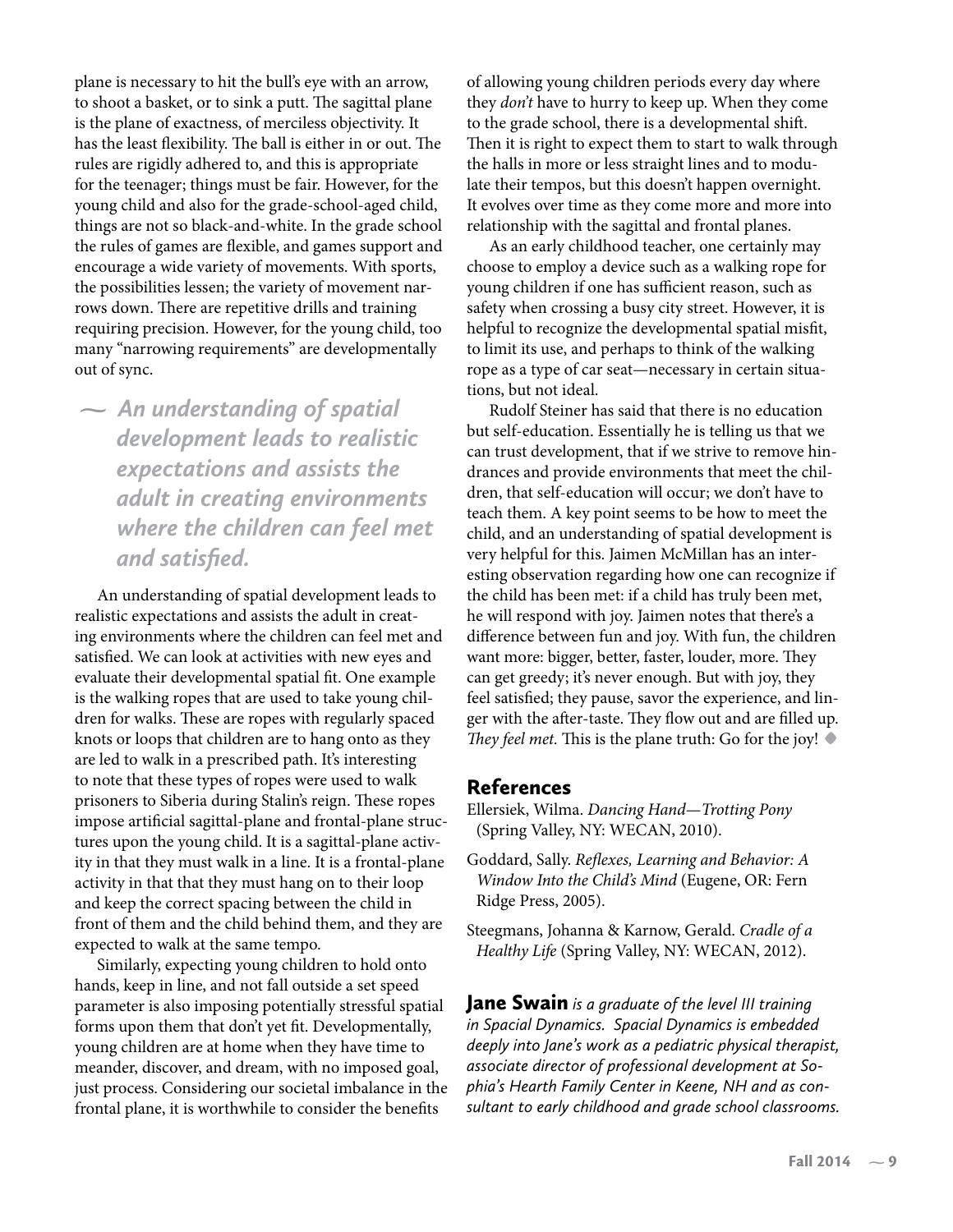### Three Archetypal Styles of Walking

 $\sim$  Stephen Spitalny

With infants, a diligent observer can get a glimpse of the individual's unique style of engaging his or her own will. If one observes the steps taken in movement development toward walking, one sees how the will takes hold of the physical body to fulfill needs and desires. From the first lifting of the head, to the discovery of one's own two hands, to sitting and then the first locomotion—the moving of the whole body from one place to another—this is all will activity.

The first forward movement is a great joy for the child. Babies repeat their first successful movements over and over. They imprint the gesture of that success onto their etheric body. One can observe in that specific pattern in the individual child the character, the qualities of their will taking hold of movement. How is this picture of movement, this picture of will taking hold, related to later events and situations in the child's life?

Rudolf Steiner said at various times that if one observes how a child comes to uprightness, one gets a sense of the child's future biography. In one lecture he articulated it thus: *"*The most intimate matters in life are closely connected with how the child finds its way into the static and dynamic realm. If one can develop a faculty for observing such things, one will find that an individual's destiny already begins to be revealed in a strangely sense-perceptible form by how a child begins to place the feet on the ground, in how a child begins to bend the knees, or in the way a child begins to use the fingers. All of this is not merely outwardly or materially significant, but it reflects what is most spiritual in the human being" (*The Child's Changing Consciousness*, Lecture 3, p. 48).

Observing how a child moves and extrapolating from that how he achieved uprightness can be very informative and can give insight into various challenges the child may have. In his book *Bio Typing: Beyond Body Language*, Johnny Seitz offers the results of his research into observing various styles of achieving that uprightness. He describes the three archetypal ways of achieving uprightness and the archetypal accompanying personality traits. Seitz names these three the "forward faller," the "backward faller" and the "sway walker."

For me, any time there are categories with which to classify people there is a danger of over-generalizing and not being awake to what is present in the moment with another person. So with the following characterizations it is advisable to consider the content as themes, and gestures, and see how it all might apply to real people.

#### The Forward Faller

The forward faller walks on the midline. His head remains centered, not swaying side to side, while walking. The heels stay close together, and the feet are slightly turned out. He walks on the balls of his feet, slightly leaning forward. His head may face toward the ground, and is the leading part of the body while walking.

The forward faller breathes primarily into the abdomen with the diaphragm being the organ driving the breathing. If you ask a forward faller to stand on one foot, he will lock his knee and maintain balance at the ankle. As child he felt safe exploring the world. He often fell face forward, and often had scabs and stitches on his face and head.

The focus of the forward faller is forward, on where he is going. He is goal oriented, and perhaps even visionary. He has an open-mindedness to others' ideas, but is most focused on his own moving forward into what is next. He tends to focus on the parts of a situation, rather than the whole picture.

The forward faller is naturally impulsive, making a decision easily and then following forward the course dictated by the decision without looking back. He may find it easy to do several things at once. He engages his will into action easily, and later his thinking and feeling come along and join in.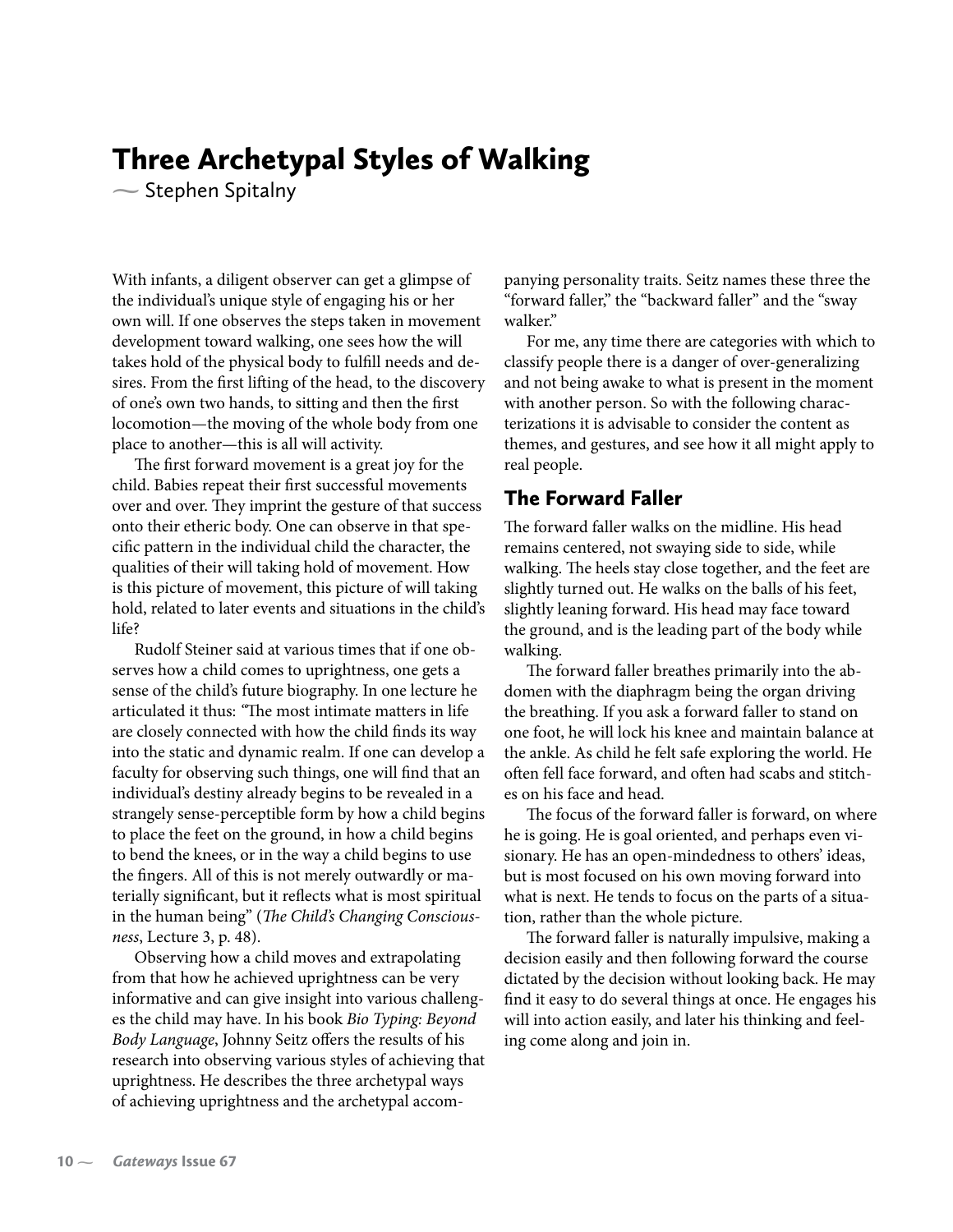#### The Backward Faller

When walking, the backward faller has his feet just off midline and his head moves slightly side to side. The feet are parallel, landing just the either side of the midline when walking. He breathes primarily by lifting chest up using spinal muscles. He tends to walk on his heels, leaning back a bit, his chest pushed forward. Remember R. Crumb's cartoon character "Mr. Natural"? He was a backward faller.

If he is standing on one foot, the knee is slightly bent and balance is maintained with the knee. The backward faller tends to have lower back pain and a chronically tense back of the neck. As a child learning to walk, he was careful and cautious and did not fall often.

The backward faller meets everything in life one step at a time. He needs lots of details and engages in detailed planning. He tends to be careful and cautious and think a lot about the past, where he has been. Often his focus is on the whole, not the parts. With his narrow focus it is hard to multitask. His energy is focused on what he is doing in the moment.

When the backward faller wakes up in morning, it is best if no one tries to hurry him out the door. He does not like to feel pushed or pressured. The backward faller is independent and strong-willed and likes to test other people's ideas for himself before accepting them. When he engages his will into action, he has already fully thought through the possibilities.

#### The Sway Walker

His gait is back and forth across the midline like an ice-skater. The head very noticeably moves from side to side. His heels are shoulder width apart, and the toes are even further out. He breathes primarily by spreading the ribcage laterally. While standing on one foot, knee bent, he maintains balance with the knee.

As a baby, he crawled a long time and may have feared falling or being knocked down. He felt challenged and vulnerable as a child. The sway walker likes routine. He lives very much in the present. His actions have to align with his feelings. When he takes a stand he does not back down easily. His strong opinions make it hard to accept change.

The sway walker has his focus on what is around him and how he is in relation to the world. He is always trying to minimize risk. He can multitask, but always gives his full attention (even when multitasking). For him to engage his will, his feelings must first align with the action to be taken.

#### A Threefold Lens

*Imagine a rainy winter day when the back yard has a small puddle. The five-year olds are looking at it and imagining themselves as giants on the edge of a huge ocean. Jack (who walks with a slight forward lean) with no announcement, discussion or delay, takes a step back and successfully leaps over the "ocean."*

*Sam, who walks with a slight backward lean, watches Jack leap over the ocean. He looks carefully at the puddle—how wide is it? For a couple of minutes he seems to be considering various factors about the ocean and how big a giant he is. Then he announces, "I'm gonna jump too." He jumps and barely makes it across, making a small splash as he lands.*

*Alex (when he walks it looks a bit like he is ice-skating) says, "I don't want to get wet. I'm not jumping." Sam and Jack and the other children try to convince him to jump, but he just won't do it. "I don't feel like it," he says.*

Since reading Seitz's book I have tried to observe people with this threefold lens. It is getting easier to see the three different walking styles for me. And so often the style of walking corresponds with a palette of personality qualities. Seeing these archetypes in young children aids me in providing the support they need. Observing the child through the window of Seitz's research into styles of achieving uprightness can be a helpful complement to the resources we already have in a Waldorf approach to child development. Looking carefully and deeply makes our interest in the child more dedicated.

Labels are a way for the intellect to classify and therefore not have to be present with the person at hand. Yet the qualities and characteristics the labels stand for can be revealing and can offer insights not easily gleaned otherwise. It is up to each of us to do the research, and to *observe, observe, observe* and see what reveals itself to us. **•**

#### References

Steiner, Rudolf. *The Child's Changing Consciousness as the Basis of Pedagogical Practice* (Hudson, NY: Anthroposophic Press, 1996).

Seitz, Johnny. *Bio Typing: Beyond Body Language*  (iUniverse, Inc., 2004).

Stephen Spitalny *taught kindergarten at the Santa Cruz Waldorf School in Santa Cruz, California for more than twenty years, and is a former editor of the WECAN* Gateways *newsletter.*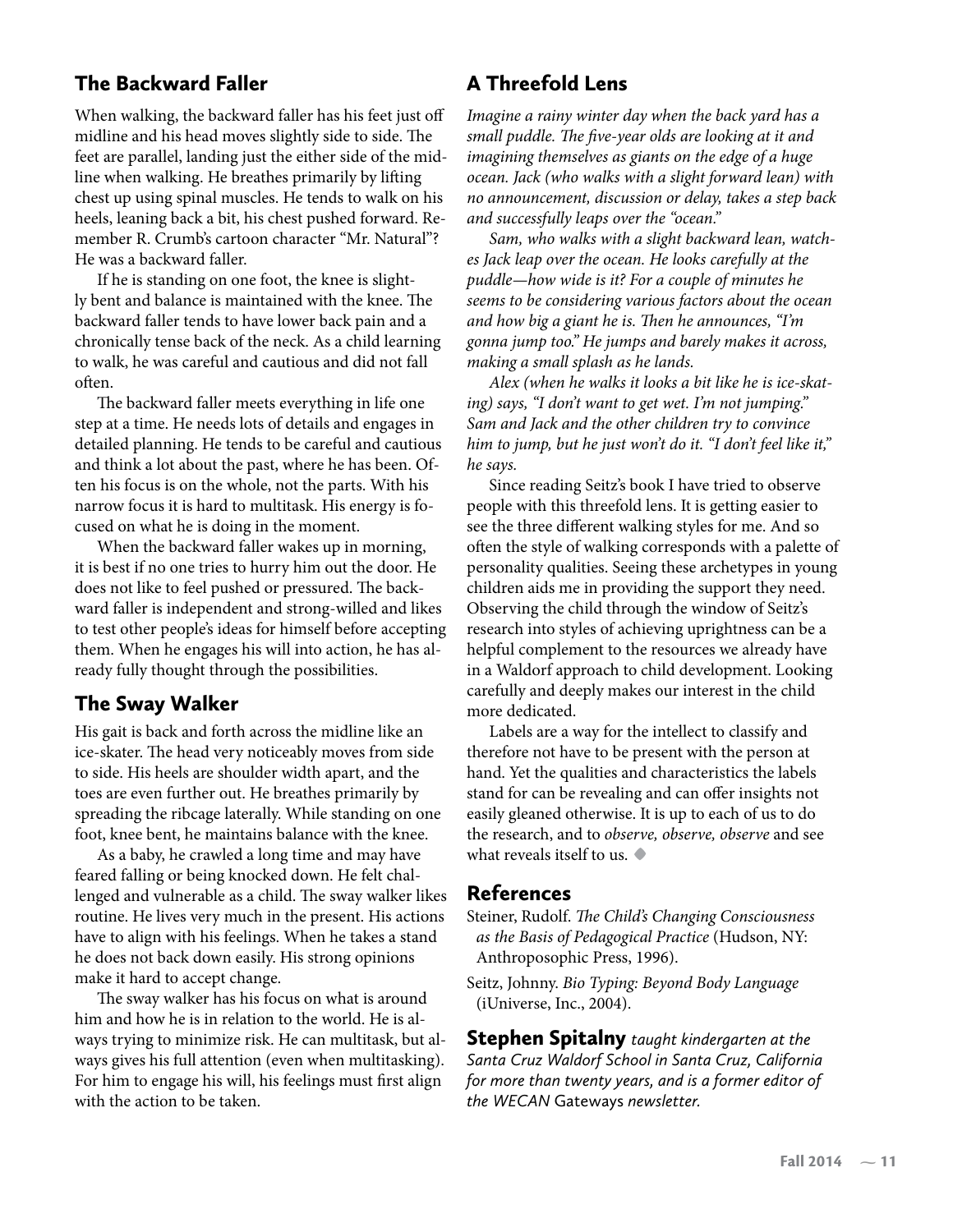# The Child Is Not a Check List, a Deficit, or a Three-Letter Disorder

 $\sim$  Nancy Blanning

Each child is a wonder. Each boy or girl comes to us intent on fulfilling a unique destiny, with pre-earthly intentions that were resolved upon in the spiritual world. It is a gift that Waldorf education gives us an appreciation of the spiritual biography of the child who stands before us.

Then children are born into earthly life. They are loved and nurtured by parents who want only the best for them and are trying to ensure that they will have a happy, healthy, and satisfying life. And in time these children come to us in our classrooms. But many times we find someone "in disguise," compared to the beautiful picture our understanding of the child's spiritual heritage assures us to be true. We see children who are not at home in their bodies, who squiggle and wiggle and cannot find stillness when it is appropriately called for, who seem inattentive and unresponsive to speech or who are oversensitive to sounds, who are unusually sensitive to touch and fuss and fidget over a twisted sock, who have narrowed diets and refuse certain snacks, and so on. The list is long and the behaviors we see perplexing. In the social domain, these individual eccentricities can sabotage the flow of the day and strain development of the social fabric. As educators, we may be puzzled and dismayed. We sincerely want to understand the cause of such behaviors and find ways to help children move beyond them into a more harmonious relationship with the world.

Rudolf Steiner has provided us with an important window for observing children and sensing how their incarnation is proceeding. Steiner's descriptions of the twelve senses in numerous lectures (see reference list below) give us indications of the importance of healthy development of the sensory life—especially the foundational senses of touch, life, self-movement, and balance—for what will develop later. Comfort in the body as an earthly home for this incarnation, ease of movement and coordination, directional security in space, memory, and development of social and spiritual life: all depend upon the strength and harmonious integration of these four senses in the first seven years. While Steiner pointed to the unquestionable importance of healthy sensory development, he did not delineate specifically what we might see if development was thwarted or uneven. Non-integrated senses may actually give conflicting information that makes the world seem scattered, unreliable, and even threatening to the child. Healthy senses confirm an integrated experience of what is seen; damaged or under-developed senses often warp and contradict one another. Our modern world in general is pushing children toward precocious intellectual development, but leaves foundational sensory and motor development neglected as unimportant. Consequently we see what the authors of *Developmental Signatures* describe as "dissociation, such as when intellectual development is not in step with physical maturity, and so forth. . . Such dissociation can be seen as a sign of a lack of stability in the foundations of development" (*Developmental Signatures*, p. 42).

Mainstream studies of sensory integration and sensory processing have been helpful in describing particular behaviors and challenges in children that show distress and possible disturbance in development of the sensory systems. It can be so helpful to consider that a child's constant movement in his chair during story time may indicate an under-developed balance and/or self-movement systems rather than deliberate disruption or willful inattention. Learning to carefully observe sensory development can give us clues that help us understand how a child's incarnation is proceeding. Everything the child does is "communicating" to us, if only we have the interest, patience, and background knowledge to put the pieces together. Lists of behaviors associated with disturbed sensory life can be very helpful in this search for understanding.

But these lists are usually referred to as "red flags." This already alerts us to the "Oh, oh, something's wrong" picture. Collected "red flags" can create a deficit picture of the child. The DSM –IV (Diagnostic and Statistical Manual of Mental Disorders) uses this approach. If a sufficient number of symptoms is accumulated, then the child receives a disorder classification—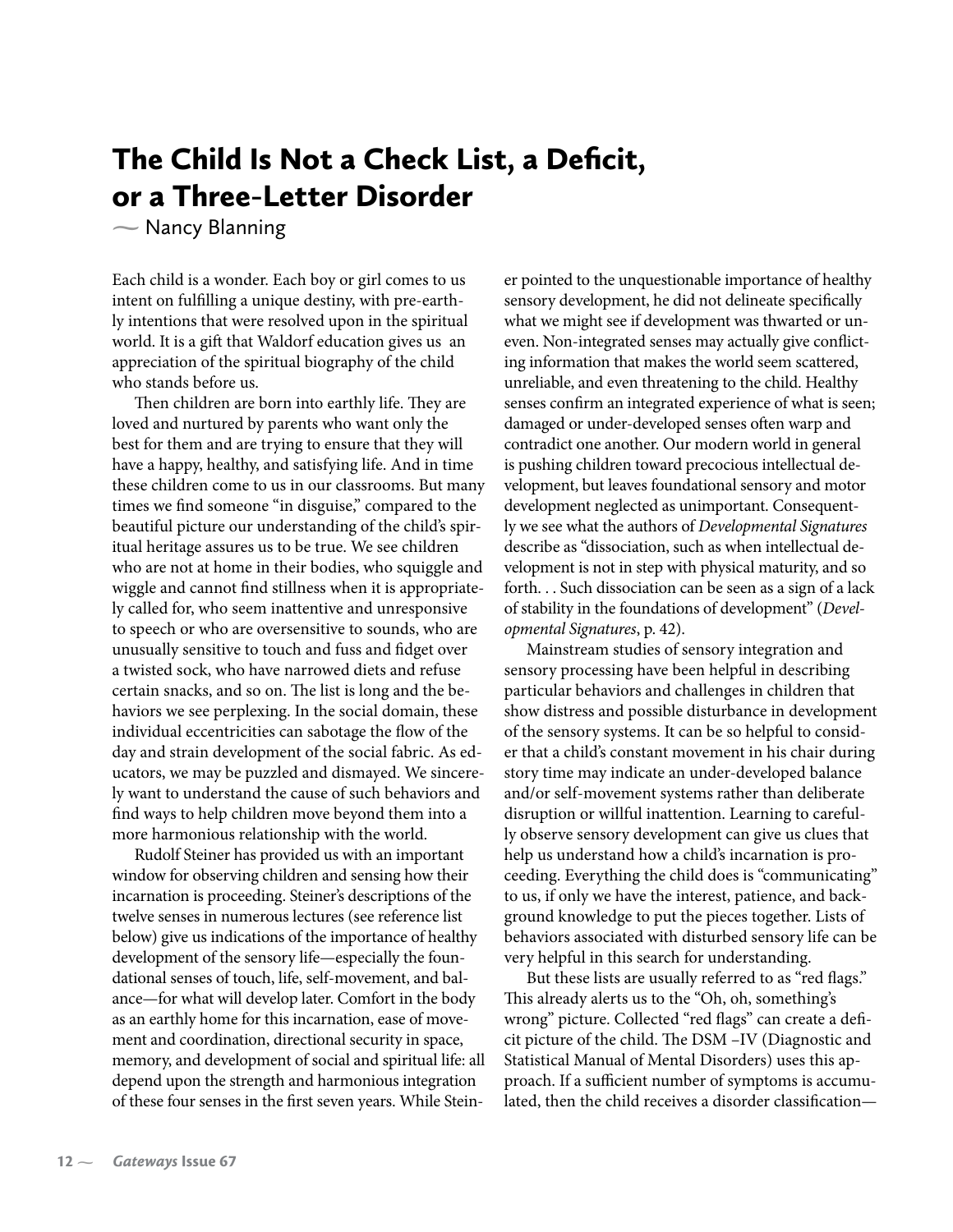ADD/ADHD, Oppositional-Defiant Disorder (ODD), Obsessive-Compulsive Disorder (OCD), Autism Spectrum Disorder (ASD), and so on. This is thought to be an objective, unbiased approach. But we know the great risk is that we lose the human being in the classification achieved by adding up the numbers. We can be lured into looking at the "what's wrong" part rather than seeing the intention of wholeness that the child brings from the spiritual world.

Whenever we interface with the scientifically- and mathematically-oriented mainstream approach to investigating the world, we enter a danger zone if we are not alert. We are ourselves products of our own education and cultural attitudes. Most of us current teachers have had a traditional academic education which encourages this approach, though we strive toward something more complete as Waldorf educators. We also have what may be seen as "check lists" within our own materials for child observation. The allure of using this as a tidy and efficient tool toward classification hangs over us as temptation. Even the space allotted on the page to place a check mark draws us toward a mechanical, detached view rather than warmed consideration of the child that would come more easily if we wrote our observations in narrative form.

Waldorf education, however, dedicates itself to honoring each child's humanity as a whole. Whatever lists we have created are meant as guides to help us focus and organize our observations, not as tally sheets from which to draw conclusions. All the details we observe of physical and sensory development, rhythmic habits, movement, speech, gaze, social orientation, and play, colored by mood, tempo, and gesture, are facets that coalesce to reveal the wonder of the child and the pattern that he or she is striving to manifest.

We do not want to ignore or reject the helpful information the sensory integration domain provides. Learning that puzzling, disrupting, or annoying behaviors may correspond to incomplete sensory development can be a revelation. Our hearts can open to a child with understanding and compassion for his or her plight.

The mainstream world works toward a straight-line conclusion leading to a label. But Waldorf education is committed to doing something different. A more appropriate image for us is to work with the rounded curve. Imagine standing in a cathedral and gazing up at the majestic, round rose window. Light streams in through the perfect patterns of colored glass that have been carefully chosen and balanced. If we think of a child as a human rose window, sometimes the

glass blowing may have been imperfect and the pane has a slight distortion. Perhaps a portion is missing and the sunlight starkly glares through. Imperfection in the glass does not destroy the beauty but adds to its uniqueness. A missing pane can be fashioned to complete the pattern in time. The final pattern may be different from the original design, perhaps less perfect but surely more individualized and whole in its unique way. The fashioning of the window is a process striving to fulfill the ideal of the child's earthly intention.

*Developmental Signatures* sums this up as follows: "Waldorf education sees an inviolable individuality in every child. This individuality exists before conception and birth and, from its past, brings a very personal destiny with it into a present earthly existence, joined with still hidden impulses for the future that gradually emerge as a guiding theme or ideal in life, in the sense of Schiller's declaration, 'Every individual person carries within himself, according to his disposition and purpose, a pure, ideal being, and the great task of his existence is to come into harmony with the unchangeable whole unity, in all its diversity, of that ideal' " (p. 19).

No matter how many "red flags" the deficit model waves at us, these are distress signals from the child. The ideal is still within, longing and striving for expression, but blocked by sensory challenges that the child cannot control or overcome without help and understanding. DSM-IV-type thinking can lead to dehumanizing or categorizing by numerical totals derived from check lists. This kind of materialistic thinking affects us subtly as well. Let us be alert to any hint of check-list mentality and use a rounded embrace instead. Around the periphery of the rose window of the child, each of the twelve senses stands with its attributes and questions. Our observations in each of these domains do not define or limit, but weave together into a new layer of color and light that encourages the ideal pattern toward its most complete expression. When we get a clearer picture of what the pattern wishes to become, we can help to polish the panes of glass so the light can shine through more warmly and clearly. **•**

#### References

Patzlaff, Rainer, et al. *Developmental Signatures* (Ghent, NY: AWSNA Publications, 2007).

Material by Rudolf Steiner on the twelve senses includes *Study of Man/The Foundations of Human Experience,*  lecture 8*; Man as Body, Soul, and Spirit* (1909 lectures on the body)*; Anthroposophy—A Fragment;* and the 1920 lecture "Man's Twelve Senses in Their Relation to Imagination, Inspiration, Intuition."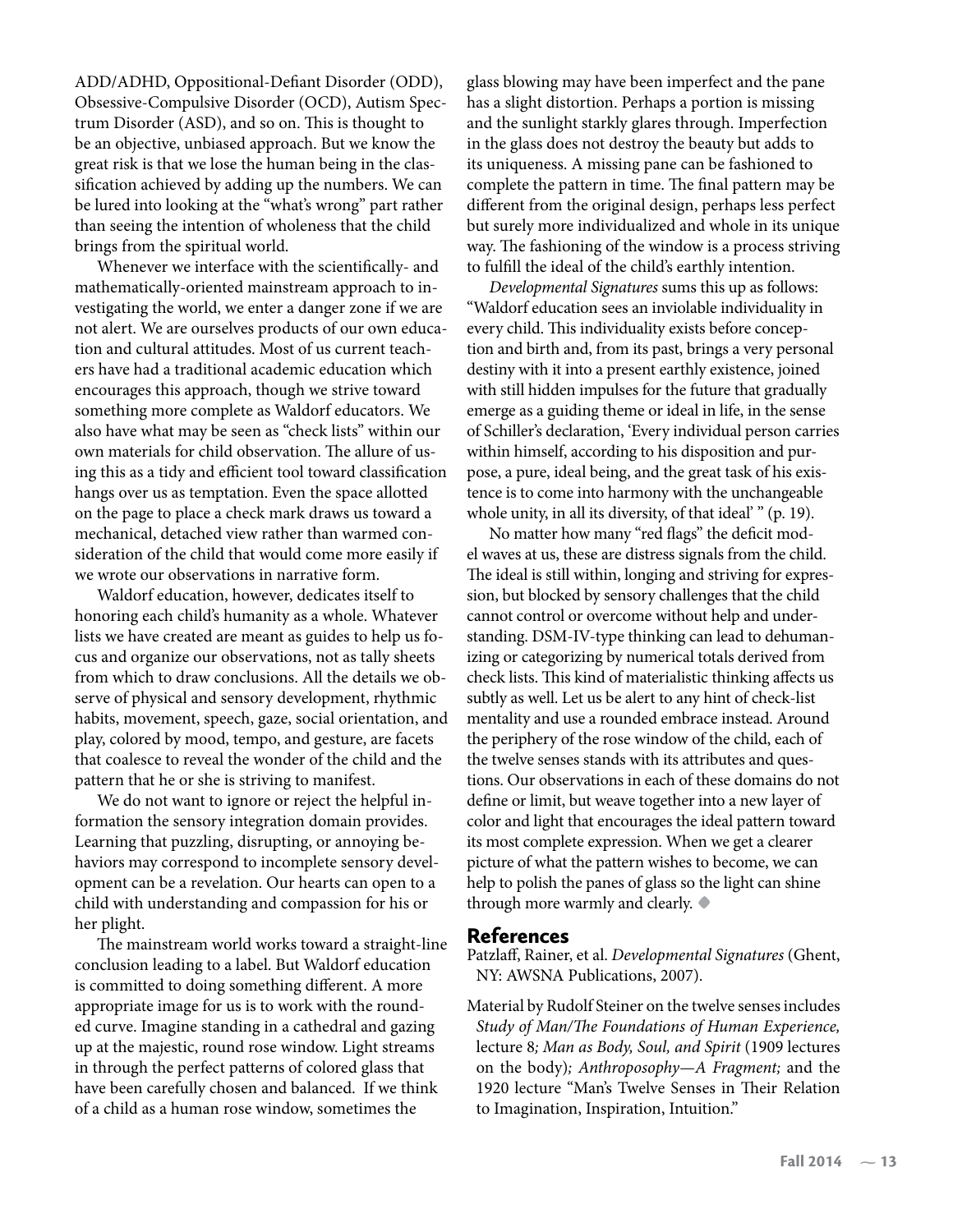### Standing for the Children in Our Care

 $\sim$  Ruth Ker

How do we, as early childhood educators, rise to meet the discouraging compromises of our current educational systems? How do we stand for the healthy development of the children in our care, as they undergo the transformations of the six/seven-year change? Do we ascribe to the current push for acceleration, or do we advocate for the possibilities inherent in the young child's ability to develop through child-directed play? Is there a middle ground? It is my hope that this article will offer a glimpse into research that can fortify those of us who wish to stand for the rights of the young children who are on this endangered threshold.

When I was involved in my Waldorf early childhood training I was greatly inspired by an article published in 1977 in *Der Spiegel*, 1 a prominent German news magazine. This article, brought to us by Joan Almon, who now is involved with the Alliance for Childhood,<sup>2</sup> discussed a longitudinal research project conducted by two universities in the North Rhine-Westphalia district when the German Educational Council was advocating the introduction of "early learning programs." This study followed the progress of children "in their total development" from the age of five to ten in fifty play-based kindergartens and fifty early learning programs. Information about it was later published under the title "The Kindergarten Year," showing that "the children initiated early into the 'ABC's,' later ranked not only in 'mathematics, writing, and spelling' but also in 'industry' and 'oral expression' behind those who, as five-year-olds, had only played" in their kindergarten settings. The report on the study, which was characterized as extraordinarily careful, had immediate consequences for German educational policy—to cancel plans to lower the age of mandatory schooling by a year and to discontinue early learning programs the following year. Needless to say, this study was very supportive of Waldorf pedagogy as well.

Over the years since I became aware of this research, there have been many more published studies that have come to the same conclusions: that children in a play-based program progress with more stamina long-term and also tend to have the capacity to have continued interest in learning in their later years. As well, there is a body of evidence to support the argument that an early introduction of didactic curricula may increase anxiety and impact negatively on the child's self-esteem, contributing to a lack of motivation to learn, and may even contribute to higher risk of attempted suicide (Uphoff and Gilmore, 1986 ; Elkind 1987; Brenitz & Teltsch, 1989; Crossner, 1991; Thompson, Barnsley, & Dyck, 1999; Gagne & Gagnier, 2004; and many more).

I have felt supported by these mainstream studies while I continue to benefit from the spiritual insights that Rudolf Steiner has shared with us (a collection of these was published this year by WECAN under the title of *From Kindergarten into the Grades: Insights from Rudolf Steiner*). And yet, there is still much pressure from policy-makers, licensing authorities and government agencies to "make the children ready for school."

It's interesting that Finland, which consistently ranks at the top of all OECD<sup>3</sup> countries for educational attainment and has one of the highest per capita numbers of PhDs in Europe, is currently among only six European countries (also including Bulgaria, Estonia, Latvia, Lithuania and Sweden) that starts formal schooling at age seven.

We all have probably heard of the example of the spring bulb that is forced into flowering in mid-winter. How often have we seen the evidence of this phenomenon of the plant shooting up and then toppling over after a brief period of flowering? Many longitudinal studies, such as the 2005 HighScope Perry Preschool Project and the 2007 Suggate research into early reading, have shown that this phenomenon exists for young children as well. In general, children who have been exposed to early math and reading curriculums and to early school entrance tend to "droop" by the time they reach grade four and over. Did you know that the word "curriculum" stems from the Latin word for race course? Is our culture advocating racing our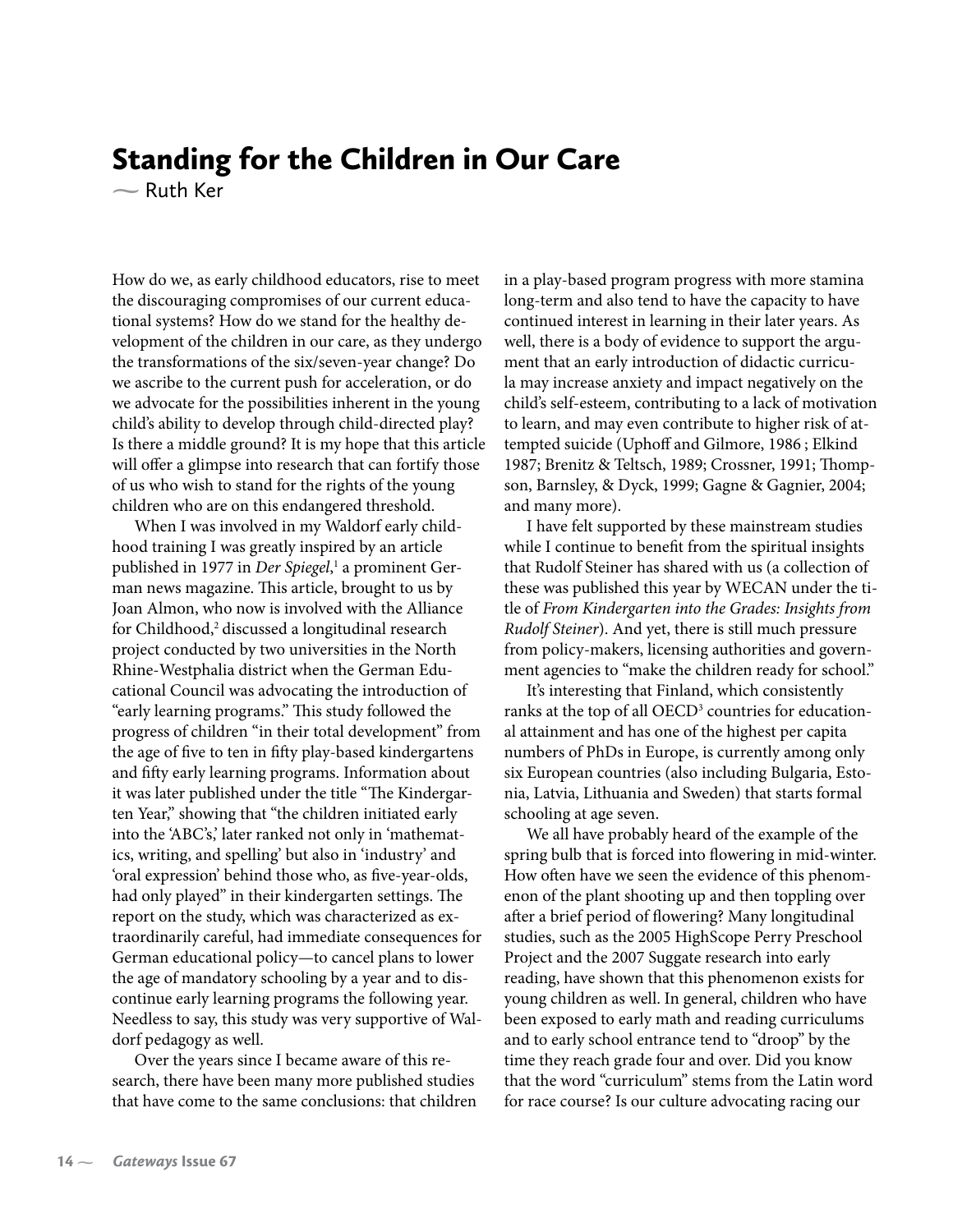children to the finish line?

Another longitudinal study, "The Longevity Project," was based on a group of over 1000 California children born early in the last century. Lead researcher, Dr Howard S. Friedman, a professor of psychology at the University of California, Riverside, and his colleague Margaret L. Kern "gathered follow-up data from the Terman Life Cycle Study to examine how age at first reading and age at school entry relate to grade school academic performance, lifelong educational attainment, midlife health and mental adjustment, and longevity across eight decades. Early reading was associated with early academic success, but less lifelong educational attainment and worse midlife adjustment. Early school entry was associated with less educational attainment, worse midlife adjustment, and most importantly, increased mortality risk." Dr. Friedman was quoted as saying in a May 16, 2012 press release in England,

*In our work on The Longevity Project, an eight-decade study of healthy aging, we were amazed to discover that starting formal schooling too early often led to problems throughout life, and shockingly was a predictor of dying at a younger age. This was true even though the children in the study were intelligent and good learners. I'm very glad that I did not push to have my own children start formal schooling at too young an age, even though they were early readers. Most children under age six need lots of time to play and to develop social skills and to learn to control their impulses. An over-emphasis on formal classroom instruction—that is, 'studies instead of buddies,' or 'staying in' instead of 'playing out'—can leave serious effects that might not be apparent until years later.*

Another document submitted to TACTYC, the Association for the Professional Development of Early Years Educators, was written by Dr. David Whitebread and Dr. Sue Bingham, researchers from the department of education of the University of Cambridge in England. In their conclusion, they say "The model of 'readiness for school' is attractive to governments as it seemingly delivers children into primary school ready to conform to classroom procedures and even able to perform basic reading and writing skills. However, from a pedagogical perspective this approach fuels an increasingly dominant notion of education as 'transmission and reproduction' and of early childhood as preparation for school rather than for 'life.' " They go on to say that, in their extensive research, "the curriculum centered approach" and "the idea that rushing young children into formal learning of literacy, mathematics etc. as young as possible" is misguided. This leads to a situation where children's basic emotional and cognitive needs for autonomy, competence and relatedness, and the opportunity to develop their metacognitive and self-regulation skills, are not being met. Of course, mention is made in this article of the value of play, indoors as well as outdoors. Some studies show that children, especially boys, are able to learn better after exposure to outdoor play.

There have been many such studies, which have confirmed that the "earlier is better" approach in relation to young children *is misguided and will not make a difference in the long term*. As caregivers and educators of children from birth to seven, we must not be swayed by the tide of opinion that children must enter school at an earlier age. We must take a stand for the sake of the children in our care. In order to protect childhood in our time, we are being asked for much more than we were in the earlier years of our practices. Now, in order to protect the children from the acceleration of our times, it's imperative that we know about at least some of the important research that is available to us. The Waldorf movement has many resources and understandings that can inform our practice, and there is also much mainstream research that can corroborate this.

In many ways, the pedagogical understandings of Rudolf Steiner are just coming of age. It seems that the pendulum has had to swing the other way in order for humanity to concretely experience how children *do not* learn, and now it's time to re-inform ourselves about how young children *do* learn.

So, as professionals active in this pivotal time for young children, it's important that we prepare ourselves to influence the future of childhood in the best possible way. In order to offer our sound understandings it behooves us to also learn some of the modern way of speaking about early childhood. Knowing words like the ones below helps us to be understood by the people outside of Waldorf circles with whom we need to be in conversation:

- *Self-efficacy* (needs for feelings of competence)
- *Self-agency* (autonomy)
- *Relatedness* (warm and loving relationships)
- *Metacognitive* (knowing about knowing—knowledge about when and how to use particular strategies for problem solving, as in learning through play)
- *Multi-sensory learning* ("Neuroscience research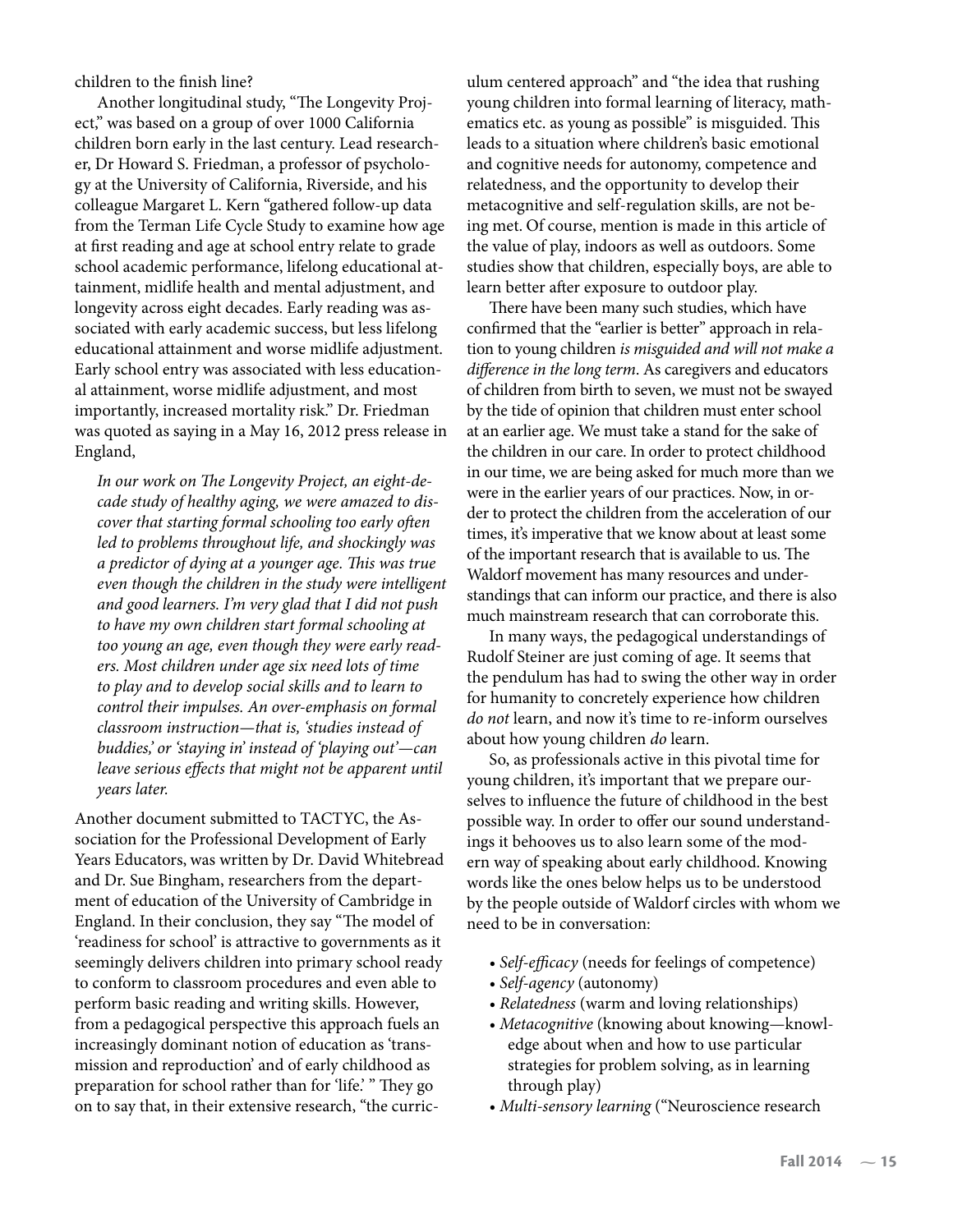shows that all learning depends on neural networks distributed across many regions of the brain. Consequently, the wider the range of types of experience, repeated practice, activity with progressively increasing challenge, the deeper and more secure the learning"—again, qualities demonstrated in self-directed play. See Goswami and Bryant, *Children's Cognitive Development and Learning*.)

In 2011 in British Columbia, Canada, where I live, the government decided that all kindergarten children would be going to school for full-day programs. At first many of the independent schools and Waldorf schools thought they had no choice but to comply. Then we began a conversation that was augmented by providing research, advocating the rights of parents to choose, and most importantly, having individual conversations with government officials and advocacy groups and amongst ourselves. A common language was necessary. As a result, the right of parents to place their children in half-day programs was granted. By taking the time to learn this common language and speak up for the needs of the children and their parents, we were able to protect the early childhood environments of many children.

Below are listed the studies referenced above as well as a few more studies on the topic of school readiness. These could be particularly helpful with your kindergarten/first grade placement considerations. Rather than placing the references below alphabetically, I have placed them by year because I'm hoping that you will see that there has been a steady stream of advocates that support Waldorf/Steiner perspectives on the healthy development of young children. (I encountered research dating back to the 1930s, but for the sake of brevity I have selected just some of the works available from the 1980s onward.) These resources can help us to champion the thought that we can work together to protect childhood. Together, we can advocate for the recognition that the healthy consideration of the educator is not "earlier is better," but rather, "better late than early"!

Elkind, D. (1981) *The Hurried Child: Growing up Too Fast Too Soon.* Reading, MA: Addison-Wesley.

Uphoff, J.K. & Gilmore, J. (1986). Pupil age at school entrance: How many are ready for success. *Young Children,* 41(2), 11-16.

Warren, C.W., Levin, M.L., & Tyler, C.W. (1986). Season of birth and academic achievement. *Educational*  *and Psychological Research,* 6(2), 111-124.

Elkind, D. (1987). *Miseducation: Preschoolers at Risk.*  New York: Alfred A Knopf.

Brenitz Z, Teltsch T. (1989). The effect of school entrance age on academic achievement and social-emotional adjustment of children: Follow-up study of fourth graders. *Psychology in the Schools*, 26:62–68.

Crossner, S.L. (1991). Summer birthdate children: Kindergarten entrance age and academic achievement. *Journal of Educational Research,* 84 (3), 140- 146

Wilgosh, L., Meyer, M., & Mueller, H.H. (1995). Longitudinal study of effects on academic achievement for early and late age of school entry. *Canadian journal of Social Psychology,* 11(1), 43-51.

Hirsch, E.D. (1996). *The Schools we Need and Why we Don't Have Them.* New York: Anchor Books.

Mayer, S.E., & Knutson, D. (1999). Does the timing of school affect how much children learn? In S. Mayer and P. Peterson (Eds.), *Earning and Learning: How School Matters*, Washington, DC: Brookings Institution Press.

Thompson A.H., Barnsley R.H., Dyck R.J. (1999). A new factor in youth suicide: The relative age effect. Canadian *Journal of Psychiatry* 44(1), 82-85.

Stipek, D., & Byler, P. (2001). Academic achievement and social behaviors associated with age of entry into kindergarten. *Journal of Applied Developmental Psychology,* 22(2), 175-189.

Hirsh-Pasek, K., Golinkoff, R.M. and Eyer, D. (2003) *Einstein Never Used Flashcards: How our Children Really Learn.* Emmaus, PA: Rodale Books.

Gagne, F., & Gagnier, N. (2004). The socio-affective and academic impact of early entrance to school. *Roeper Review,* 26 (3), 128-138.

Schweinhart, L.J., Montie, J., Xiang, Z., Barnett, W.S., Belfield, C.R. & Nores, M. (2005). Lifetime effects:The HighScope Perry Preschool study through age 40. *Monographs of the HighScope Educational Research*  Foundation, 14. Ypsilanti, MI: HighScope Press.

*The HighScope Perry Pre-school Project compares the outcomes of children who participated in different types of early years provision. Researchers found that although direct instruction methods of teaching seemed to give some children initial advantages in*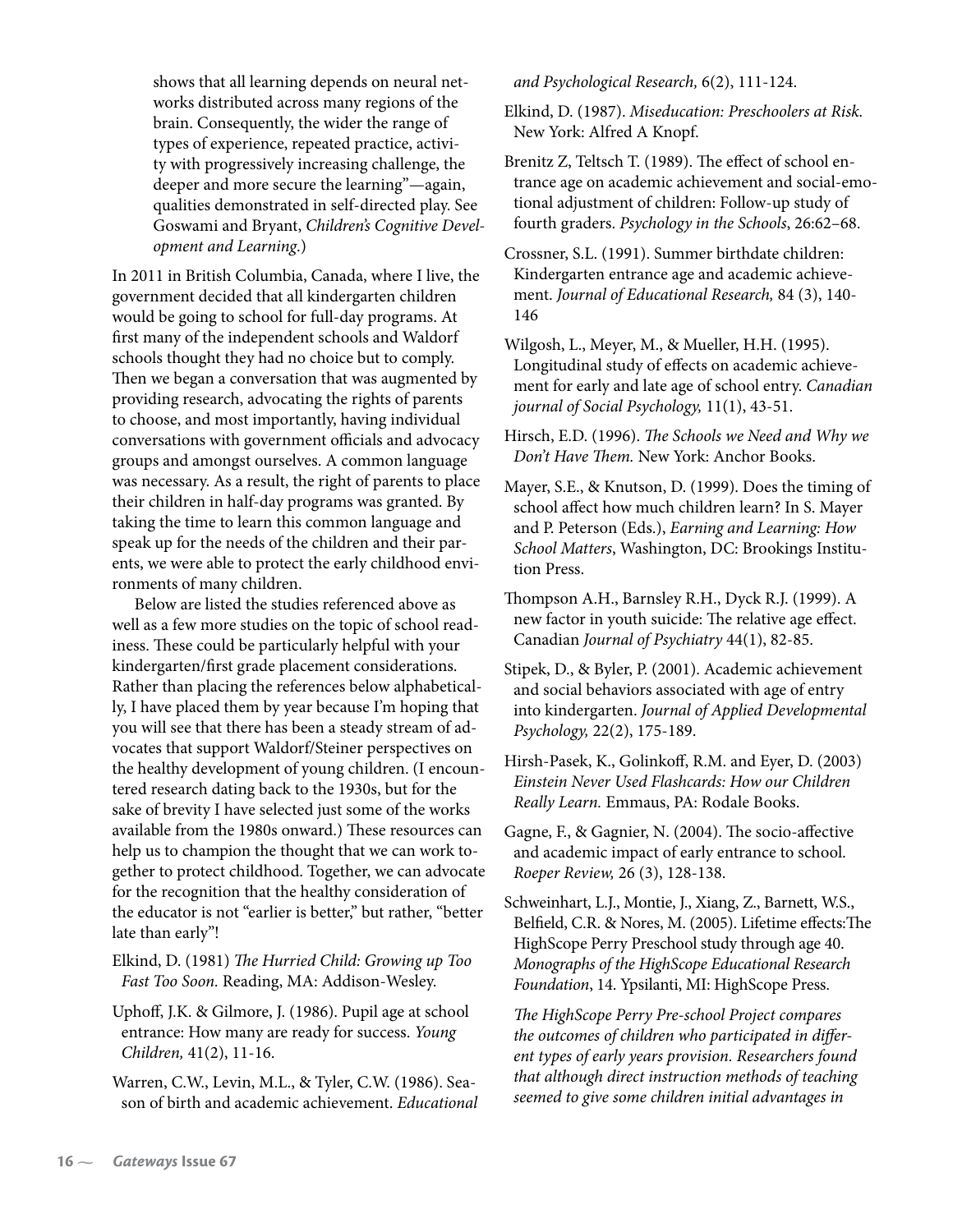*terms of their early reading and numeracy, the High-Scope children who had been in "social constructivist" learning environments showed significantly more positive results over the long term. By age fifteen, the direct instruction group participants were showing signs of having become "disaffected" with learning, presenting more psychological and social problems than other groups and reading only half as many books.* 

Pellegrini, A.D. (2005). *Recess: Its role in development in education.* Mahwah, NJ: Lawrence Erlbaum Assoc.

Goswami, U. and Bryant, P. (2007). *Children's Cognitive Development and Learning* (Primary Review Research Survey 2/1a). Cambridge: University of Cambridge Faculty of Education**.**

Suggate, S. (2007). Research into Early Reading Instruction and linked effects in the development of reading. *Journal for Waldorf/Rudolf.Steiner Education,* 11 (2), p.17.

*A recent study that compared the abilities of children from schools in which children do not start learning to read until they are seven, with children who start at the age of five found that by the age of eleven there was no difference in reading ability level.*

Hirsh-Pasek, K. & Golinkoff, R.M. (2008). "Why Play=Learning." In R.E. Tremblay, R. G. Barr, R. DeV. Peters & M. Boivin (Eds). *Encyclopedia on Early Childhood Development.* Montreal: Centre of Excellence for Early Childhood Development Press.

*This promotes play as a central vehicle for learning, allowing children to imitate adult behaviors, practice motor skills, process emotional events and develop understandings about their world.* 

Sykes, E., Bell, J. and Rodeiro, C. (2009). *Birthdate effects: a review of the literature from 1990-on.* University of Cambridge: Cambridge Assessment.

Kern, M.L. & Friedman, H.S. (2009). Early educational milestones as predictors of lifelong academic achievement, midlife adjustment and longevity. *Journal of Applied Developmental Psychology,* 30, 419-430.

House, R., ed. (2011). *Too Much, Too Soon: Early Learning and the Erosion of Childhood.* Stroud, UK: Hawthorn Press.

Almon, Joan and Miller, Edward. (2011). *The Crisis in Early Education: A research-based case for more play and less pressure.* Alliance for Childhood, NY, November, 2011.

O'Connor, D. and Angus, J. (2012). Give Them Time – an analysis of school readiness in Ireland's early education system. *Education 3-13: International Journal of Primary, Elementary and Early Years Education.*

Bingham, S. and Whitebread, D. (2012). TACTYC Occasional Paper No. 2. *School Readiness: a critical review of perspectives and evidence.*

Friedman, H. S. & Martin, L. R. (2011). *The Longevity Project: Surprising Discoveries for Health and Long Life from the Landmark Eight-Decade Study*. New York: Hudson Street Press.

Suggate, S., Schaghency, E. and Reese, E. (2012) Children learning to read later catch up to children reading earlier. *Early Childhood Research Quarterly*  28(1), 33-48.

Ker, Ruth, ed. (2014) *From Kindergarten into the Grades: Insights from Rudolf Steiner*. Spring Valley, NY: Waldorf Early Childhood Association of North America.

This list is by no means complete. Please forgive any and all omissions. I would be most grateful to hear of any research in your knowledge that advocates giving children the time they need for play and for an unpressured childhood.

In the face of all of this research, what puzzles me is that there is still such a strong push to accelerate children into capacities that are not resonant with basic developmental milestones. Some people make arguments that this is economy-driven and others that this is based on decisions made by policy makers who haven't done their research. The United States' "No Child Left Behind" document has many counter-reactive impulses in many countries worldwide. In spite of the PISA<sup>4</sup> research showing that children who enter school at age seven have a better success rate than those who enter earlier, even the Scandinavian countries, who in the past have honored this age seven entrance, are having to face government legislation that encourages earlier entry into formal schooling. Many European Waldorf schools have introduced the practice of having a "zero class" where children can have play and limited focused creative learning activities from as early as five, in some countries, and six in others. So it's obvious that we have our work cut out for us *and* that we have a huge body of research that supports us in the doing. We are fortunate to stand beside each other in the task of supporting the children who come toward us in these times.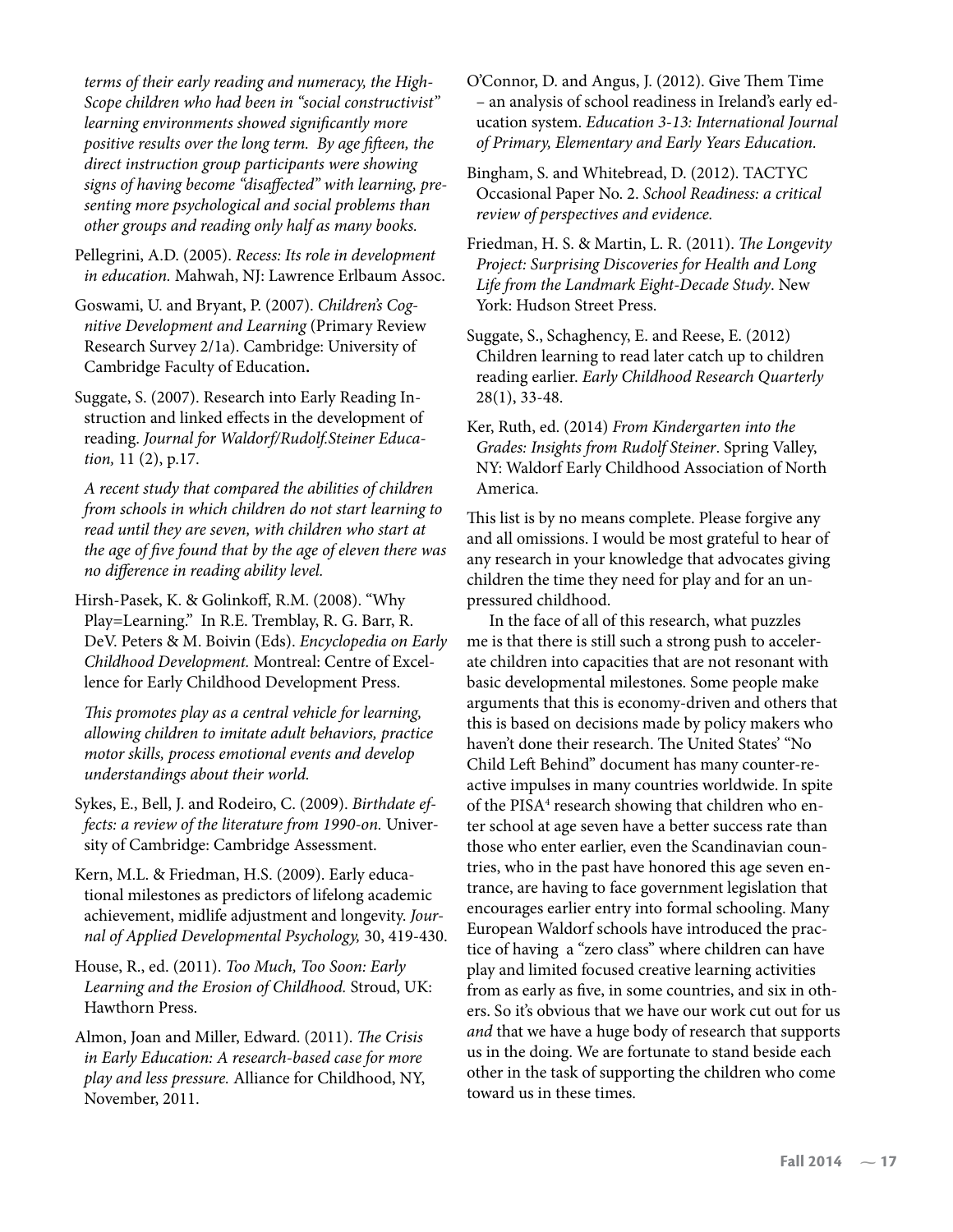In closing, this verse attributed to Herbert Hahn, comes to mind:

*Remember daily, you are continuing the work of the spiritual worlds with the children. You are the preparers of the path for these young souls, who wish to form their lives in these difficult times. The spiritual worlds will always stand by you in this task. This is the wellspring of strength which you so need.* **•**

#### Notes

- 1. See *Der Spiegel*, Number 20, 1977, pp. 89-90.
- 2. For information on the Alliance for Childhood, visit www.allianceforchildhood.org.
- 3. OECD is an international organization of 34 countries that helps governments tackle the economic, social and governance challenges of a globalized economy.
- 4. PISA is an international study that was launched by OECD in 1997. It aims to evaluate education systems worldwide every three years.

# School Readiness and the Transition from Kindergarten to School

 $\sim$  Claudia McKeen, translated by Margot M. Saar

Why is so much emphasis placed on school readiness in Waldorf education? Why is it so essential that children start school at the right time, that is to say, at the moment when they are ready to move on from "implicit" learning—learning unconsciously through imitation, experience and repetition—to "explicit" learning, that is, the targeted absorbing of information which can later be deliberately re-called or remembered?

There is no scientific study which proves that an earlier school entry would support or enhance successful learning in children—on the contrary. For approximately seven years now, children in Germany have been starting school earlier. Quite recently the German newspaper *Tagesspiegel* reported that in Berlin, where since 2006 the school entry cut-off date has been brought forward by six months to December 31—which means that children in Berlin start school at the age of 5.6 years—ten times more children than before have stayed a year longer in the school entry phase (first two years of school). It is also known that early school starters often have to repeat a year in the course of their schooling, or leave school at an earlier stage than children who were older when they first entered school. These children are given the feeling that they are not good enough and they tend to feel overchallenged as a result. Their motivation for learning is compromised in a way that jeopardizes their future relationship to learning and their whole educational biography.

These facts alone would suggest that a later school

start is the better option. They don't even consider the effect that earlier school entry has on a child's health in later life as a result of premature intellectual demands and the cutting short of the time spent in kindergarten. Early school starters have less time to play freely, to take hold of and work through their growing bodies, and to mature. The forces needed for implicit learning, which are naturally active in children during the first seven years of life, are inhibited prematurely as implicit learning is replaced by explicit, intellectual learning. Younger children do not yet have the forces available that are needed for this approach, nor are they sufficiently mature physically. The age of school entry is not just a question of greater or lesser learning success; it affects whether or children can develop into healthy, creative and autonomous adults. Pedagogical knowledge and experience and economic-political interests are fighting a hard battle over this question.

In an address Rudolf Steiner gave on the evening before he started his lectures on *The Foundations of Human Experience*, he spoke of this cultural battle: "The Waldorf School will be living proof of the effectiveness of the anthroposophical orientation toward life. It will be a unified school in the sense that it only considers how to teach in the way demanded by the human being, by the totality of the human essence. We must put everything at the service of achieving this goal." He then spoke of the flexibility that would be necessary to make the compromises needed to "conform to what will be far removed from our ideals." He added, "We have a difficult struggle ahead of us,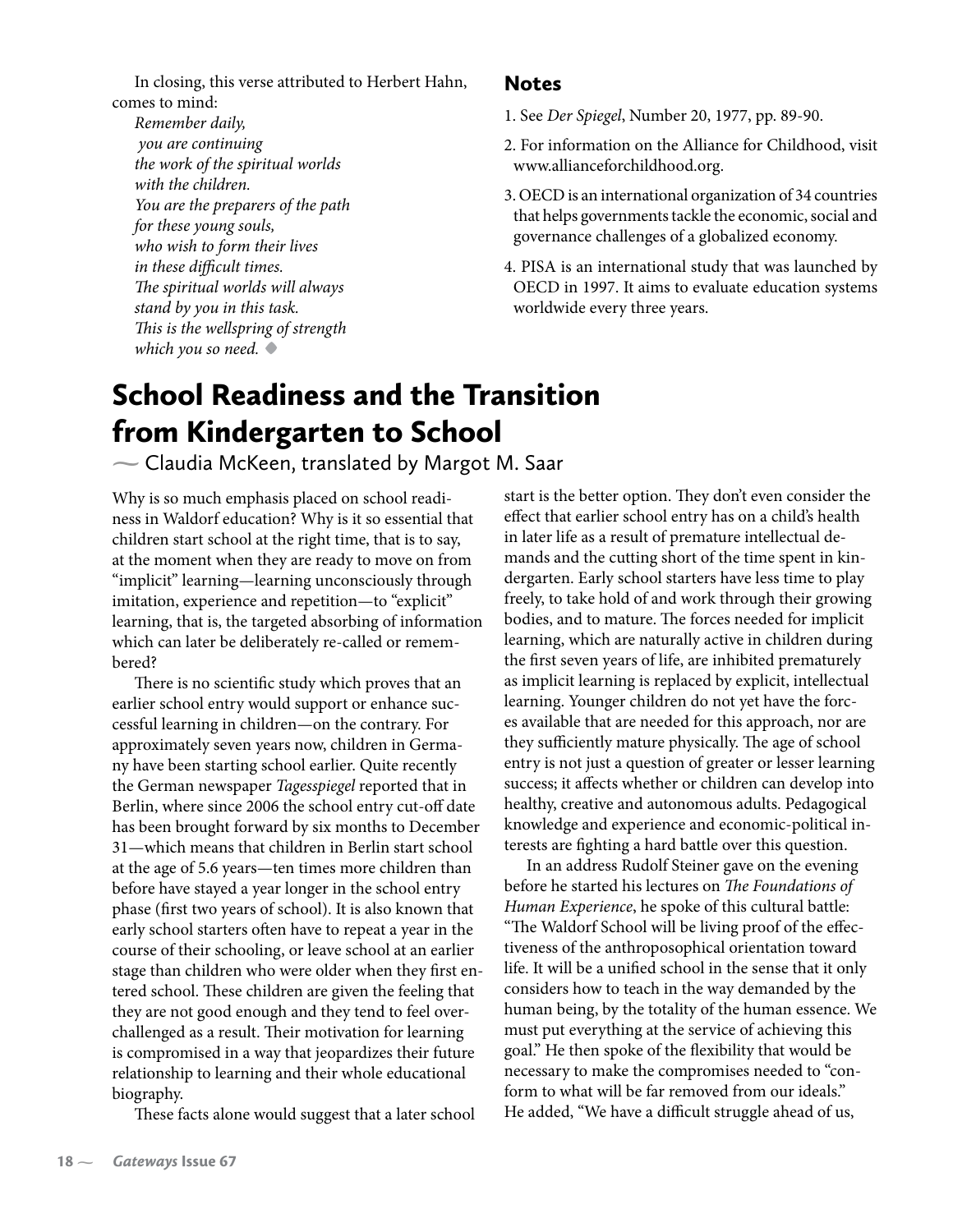but nevertheless, we must do this cultural deed" (*The Foundations of Human Experience*, pp. 29-30).

The question we need to ask today is: *How far can we go in making compromises and when have we reached the point where what we offer is no longer Waldorf education? The question of school readiness is one we must* not *compromise on! How do we find the arguments that help us to raise our voices in this cultural battle for the child, for the future of the emerging adult? Are we spiritual revolutionaries?*

#### The metamorphosis of forces of growth into forces of thinking

*What are the forces like that, at the time of implicit learning, shape the child's body and organs, and later form the foundation for conscious memory? What is the ether body? What does it mean that the ether forces metamorphose? How can we understand the process in which forces that were used to form the body and the organs are transformed into the forces needed for conscious learning and remembering?*

The child's individuality arrives from the spiritual world and incarnates out of lightness and spacelessness into the earth's gravity and materiality, connecting with the earthly substances that make up the body. This process does not happen all by itself. The spirit-soul needs a mediator, and it finds this mediator in the etheric forces. The etheric forces are the link between the spirit-soul and earthly materiality. They can take hold of matter so that it ceases to follow its own physical laws and begins to obey a higher order: the laws of life. The etheric forces are able to build up a material earthly body for the spirit-soul to reside in. Once the etheric forces have formed the organs and built up the physical body, the part of them that is not needed for the lifelong preservation of life and organ activity will become available to

the life of spirit and soul.

In the 1924 book *Extending Practical Medicine* Rudolf Steiner described to physicians how the ether and growth forces relate to the ordinary forces needed for thinking and mental representation:

*At the beginning of a human life on earth—most clearly so during the embryonic period—the forces of the etheric body act as powers of configuration and growth. As life progresses, a part of these forces becomes emancipated from activity in configuration and growth and is transformed into powers of thought, the very powers that create the shadowy thought world we have in ordinary consciousness. It is of the greatest importance to know that ordinary human powers of thought are refined forces of configuration and growth* (p. 6).

These formative, sculptural forces, which build up the organs, become available for the activities of soul and spirit in as much as they are released from the physical body (see Figure 1). They return to the body if they are needed as healing forces in case of illness in order to support regeneration and the building-up of organs. When we are sick we lie down in bed and notice how our awareness, our perception and soul life are weakened until the ether forces become fully available again, often in a new form, once we have recovered. Equally, these forces are active in us when we are engaged in artistic or creative work and they help us to attain higher knowledge.

There are always two sides we can look at in child development: there is the body that grows, ripens and evolves, on the one hand, while, on the other hand, a relationship evolves with the surroundings through perception and conscious awareness that comes to expression in the life of spirit and soul. At every step of physical development we can look at the spirit-soul



#### Figure 1

*The etheric forces' gradual emancipation from the body and increasing support of the activities of soul and spirit during child development*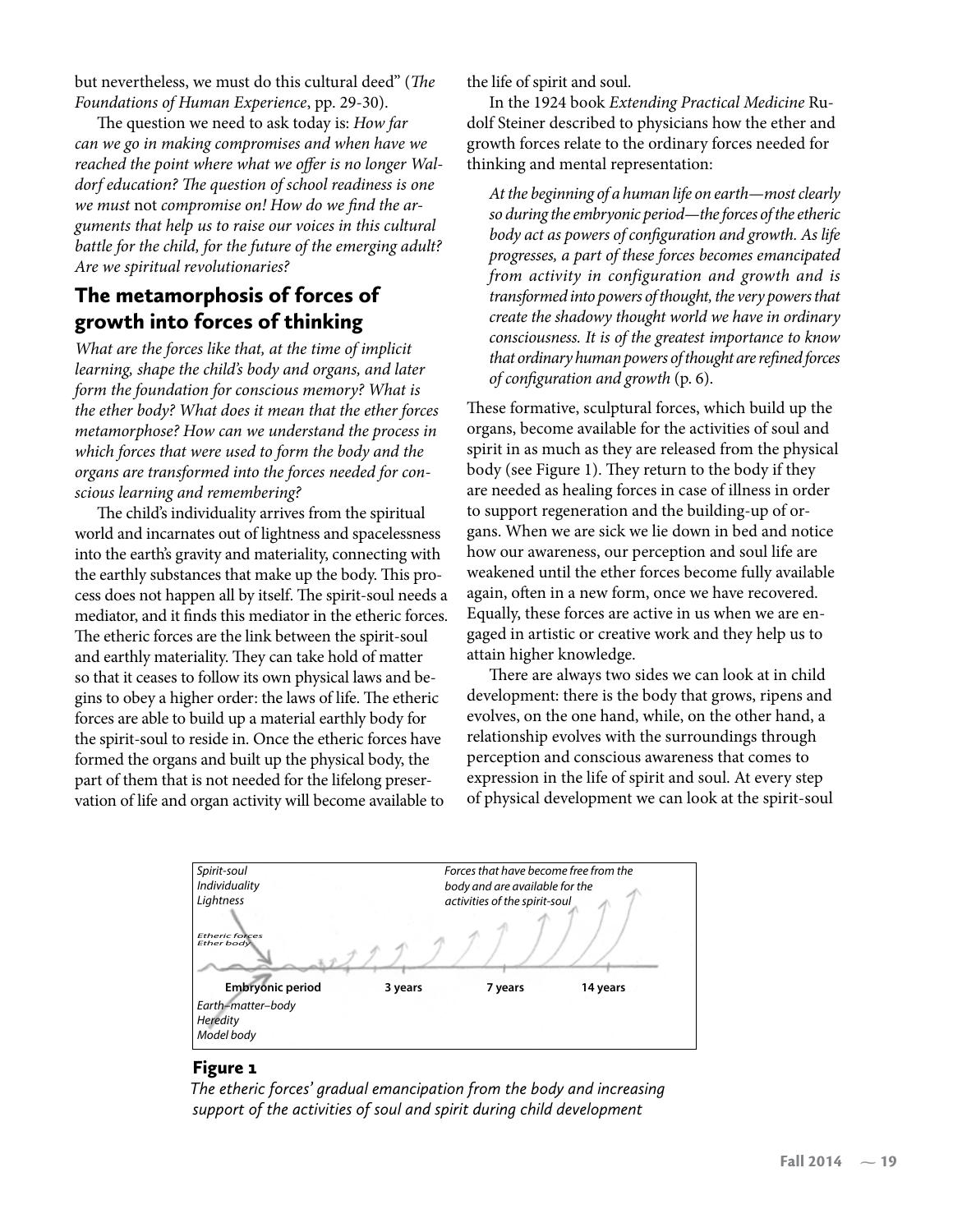and ask, "What is new now?"—and vice-versa.

There is tremendous scope for research in the field of developmental physiology, a field that needs the cooperation of teachers and physicians. What soul faculties emerge when the lungs have finished growing, or the liver? What about when the child's physical form changes in the seventh year? Once we understand this, we will be able to recognize abnormal developments at an early stage and prevent them. Children's drawings, and the way children play, reflect this inner development.

With the change of teeth around the age of seven, the formation and building up of the dental enamel, the body's hardest substance, comes to an end. Behind the twenty milk teeth, thirty-two permanent teeth lie hidden in the jawbones, ready to be forced out gradually. We notice how the forces that were previously active in building up the teeth are released and appear in the child's spirit-soul—as powers that preserve and maintain form, and as the ability to accurately mirror thoughts, experiences and learning contents and to consciously remember them.

From the age of seven, children are able to follow a longer story because they are now able to relate the end of the story to its beginning. If we look at the development and bone structure of the limbs at this age, around the time of school readiness, we see how the individual bones become more and more connected due to the progressing calcification. If we compare this stage with that of a one-year-old, whose ossification centers still appear like isolated islands floating in the fatty tissue, we get a sense of how the etheric forces, which are at work in the calcification and ossification processes, provide the possibility for coherent thinking in the spirit-soul once they have become free. The image of the one-year-old reflects the evanescent impressions of the young child whose perceptions are separate and unrelated.

There is another aspect to how the ether forces affect the child's body in the first seven-year period. Rudolf Steiner spoke of it on March 1, 1924, in his Karma Lectures. ". . . For in effect, when he is at the change of teeth, man not only exchanges the teeth he first received, for others, but this is also the moment in life when the entire human being—as organisation—is for the first time renewed. . . . Man, we must say, when he is born, receives something like a model of his human form. He gets this model from his forefathers; they give him the model to take with him into life. Then, working on the model, he himself develops what he afterwards becomes. What he develops, however, is the outcome of what he himself brings with him from the spiritual world." Rudolf Steiner then asked, "Why do human beings need such a model at all? . . . Originally . . . man was pre-destined to come to the earth in such a way that he could form his own physical body from the substances of the earth, just as he gathers to himself his ether-body from the cosmic ether-substance" (*Karmic Relationships, Volume 2*, pp. 78-80).

If that were still the case, we would form a physical body that would "fit" our spirit-soul perfectly. Our body would always be in perfect harmony with what we are in spirit and soul. We lost this faculty due to the luciferic and ahrimanic influences and we therefore need to take on a hereditary body. As a consequence of the Fall of Man we need a hereditary body that serves us as a model for seven years. We then build up our own body that is more or less individualized depending on how strong or weak our "I" is. The success of this transformation and adaptation of our body determines the extent to which we are able to know and put into practice our spiritual impulses in a given incarnation. In the same lecture Rudolf Steiner said, "If it is a true school, [a school] should bring to unfoldment in the human being what he has brought with him from spiritual worlds into this physical life on earth" (*Karmic Relationships, Volume 2*, pp. 80-81).

#### The consequences of premature school entry

In observing the metamorphosis of the forces of growth, we discover the laws of the ether forces, which build up the body and the organs, and which also work freely in thinking and mental activity. Observation of the transformation of the model body shows us furthermore how the inherited body needs to be individualized. This is what children do during the first seven years of life. In rebuilding the model body they inherited, children need to wholly take hold of it so that their spirit can imprint itself into the new form. For this to happen, the body needs to be supple and malleable. Only then can it be a suitable vehicle for the child's individuality and destiny.

A number of factors can hinder this process of individualization. Vitamin D and fluoride, for instance, harden the body too early. Vaccinations, antipyretics, and antibiotics prevent the inflammatory, warm diseases that help children to re-melt their model body. The same happens when children are addressed intellectually too early, when they start school before they are ready, and when the transition from implicit to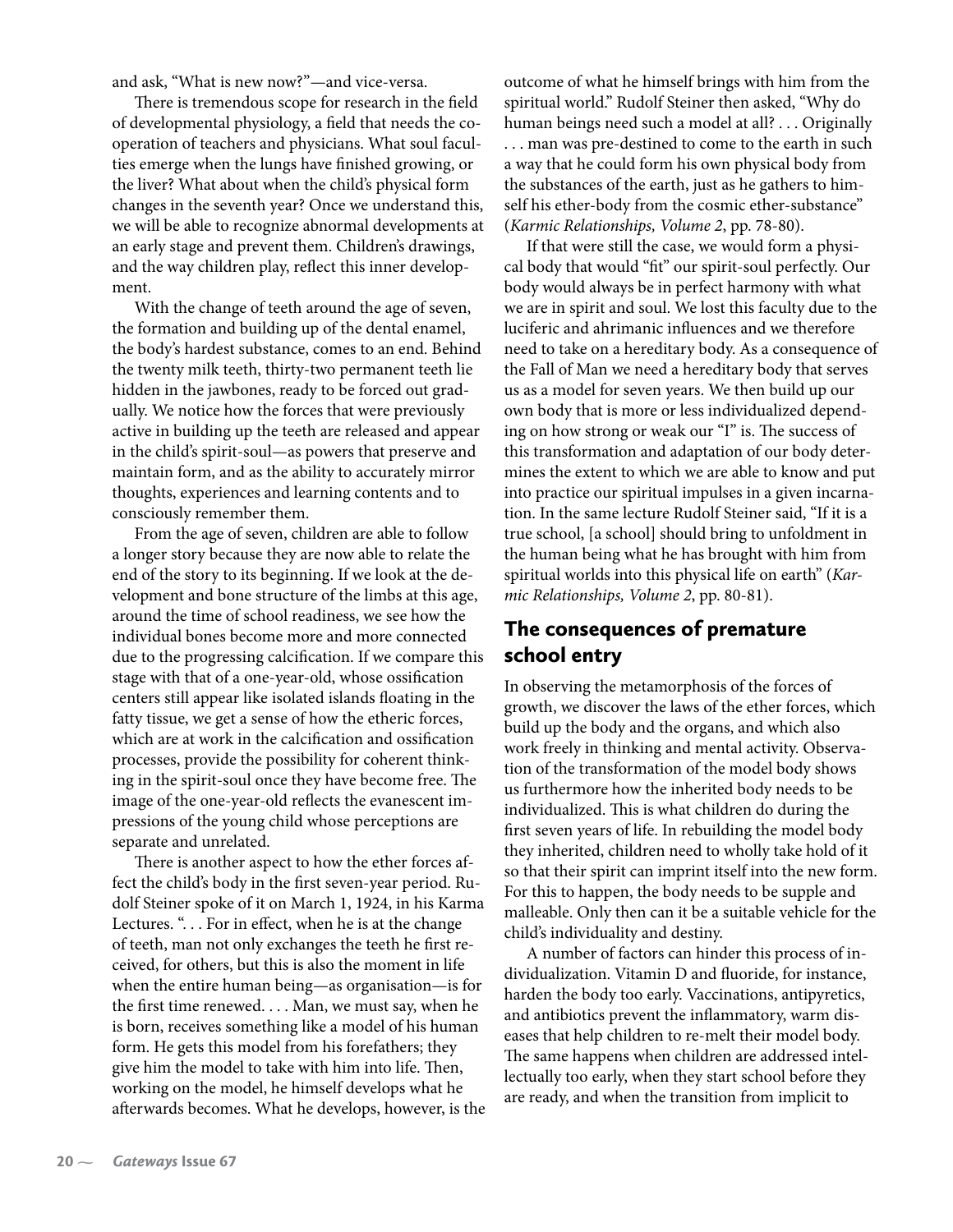explicit learning is induced prematurely. Instead of being given time to work on the body, the organ-forming forces are drawn to the child's consciousness to be used for learning, abstract thinking and conscious memorizing. The child's reshaping of his or her model body is interrupted or cut short.

It makes a difference whether or not we give children time and support for working on their inherited model body at all levels in order to individualize this body. This work, which proceeds in stages, needs time. In the first two or three years, mainly the head and neurosensory system mature. The process of gaining awareness, of learning to stand up and master the body, starts with the head and the senses. It involves forces that are activated in the body through imitation and that, as sensorimotor intelligence, enhance the child's mobility. Between the ages of three to five, the child's respiration and heart rhythm are established. The rhythmic system is taken hold of and individualized. The forces which gradually rise up from this sphere to the child's consciousness are the ones that enable children to unfold their magical imagination. In the last third of the first seven-year period, children take hold of their system of metabolism and limbs. They develop secure motor skills, their movements become more differentiated and with the change of their outer form the transformation of the model body comes to a conclusion. The forces that are now set free appear, as forces of memory and imagination, in the conscious awareness of the child who has attained school readiness.

If we draw these forces away from the neurosensory system prematurely and direct them to the child's consciousness, if we use them too early for thinking and mental image forming, they will be missing from the process of growth and maturation that is still going on in other parts of the body. What we increasingly see as a result of this is the dissociation, the drifting apart, of the cognitive faculties, which appear isolated and excessively pronounced, and the child's social and motor skills, which cannot come to maturation due to the insufficient development of the rhythmic system and the system of metabolism and limbs.

It was not until 1924 that Rudolf Steiner spoke of the model body and its transformation during the first seven years of childhood. He did this in the Karma lecture of March 1, 1924 (see *Karmic Relationships, Volume 2*), in the lecture of June 25, 1924 of *Education for Special Needs*, and in lecture 4 of the "Pastoral-Medical Course" (most recently translated as *Broken Vessels*), given on September 11, 1924.

In the latter lecture, Steiner looked beyond the healthy transformation of the physical model body in the first seven-year period to the developments in the second and third seven-year periods. He explained that the quality of this transformation process would affect whether or not a person could "be given full responsibility" in later life because the connection between their "I" and physical body had come to be too loose or too tight.

There is a second question connected with the remolding of the model body that concerns early childhood educators and lower and upper school teachers alike: *What indications are there in kindergarten as to whether children transform and individualize their inherited model bodies in a healthy and appropriate way? What indications are there for class teachers and upper school teachers as to whether the transformation of the model body proceeded harmoniously or whether the development was in parts too fast, too slow, or incomplete? What can be done during the school years to help the body catch up with what has been neglected in maturation so that the children can find the impulses they brought with them in their biographies?*

The healthy metamorphosis of the growth forces is hindered today not only by premature school entry but by many other factors such as vaccinations, by giving children fluoride and vitamin D, and through premature intellectualization, all of which tend to harden the body too early and bring about the withdrawal of forces that are then missing at other levels of the human organization. **•**

#### References

Steiner, Rudolf. *Broken Vessels: The Spiritual Structure of Human Frailty* (Anthroposophic Press, 2004).

Steiner, Rudolf. *The Foundations of Human Experience*  (Anthroposophic Press, 1996).

Steiner, Rudolf. *Education for Special Needs* (Rudolf Steiner Press, 2005).

- Steiner, Rudolf, and Ita Wegman. *Extending Practical Medicine* (Rudolf Steiner Press, 1996).
- Steiner, Rudolf. *Karmic Relationships, Volume 2* (London: Anthroposophical Publishing Co., 1955).

Claudia McKeen, MD *is a general practitioner and school and kindergarten doctor. She is also a lecturer at the Waldorf Kindergarten Seminar in Stuttgart, Germany. This article is reproduced from* School Readiness Today *(WECAN, 2014).*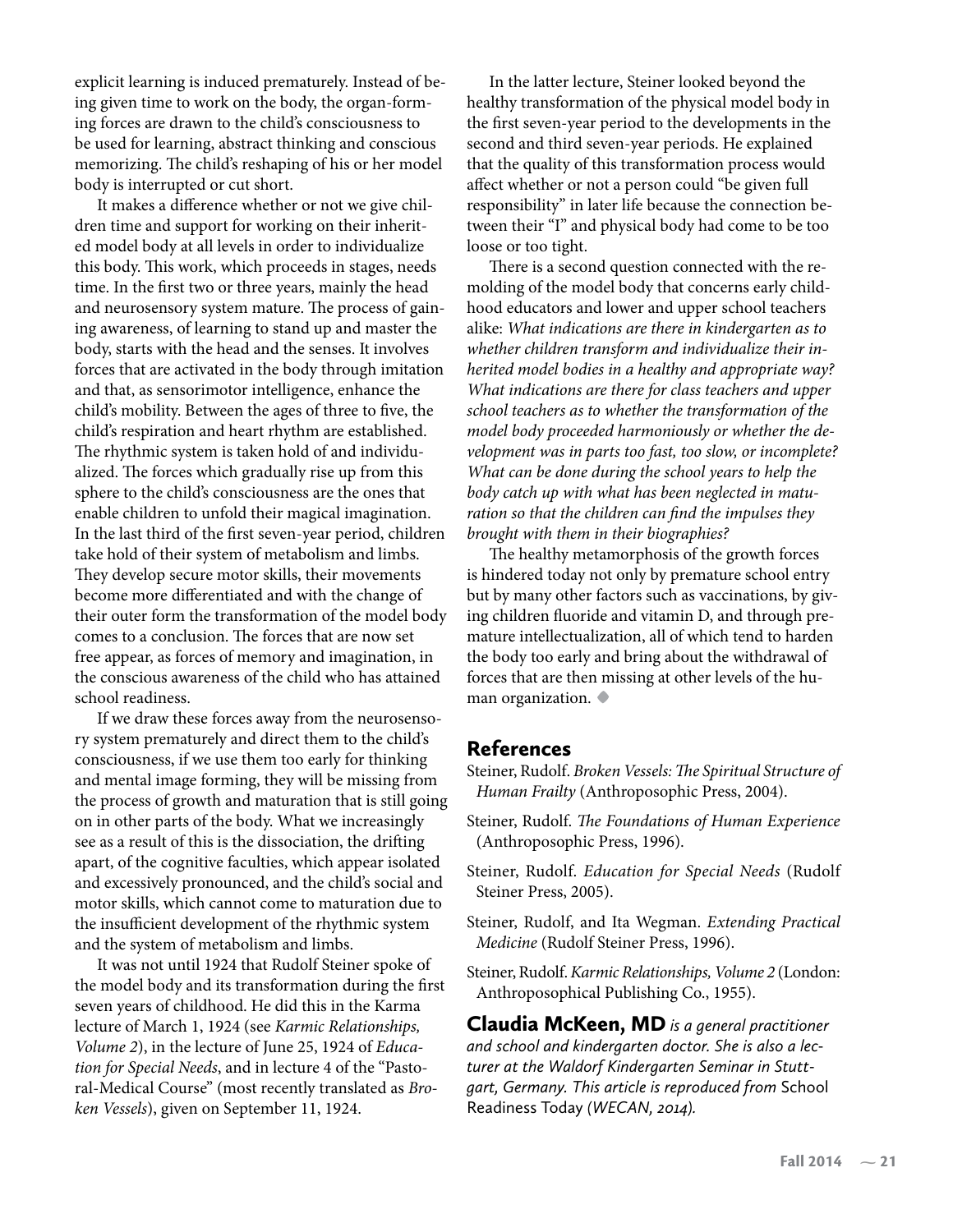# *For the Classroom*

### Mister Grieder and the Wild Duck

Carol Grieder-Brandenberger

**author's note:** *The Mister Grieder stories, often shared at the nursery snack table, are based on my husband's memories of working and growing up on his parents' farm in Switzerland.*

In Mister Grieder's barnyard all was peaceful. The animals were all friends and they enjoyed their days out in the meadow or in the barnyard. But one day all that changed. A wild duck had flown into the barnyard, and he was eating up all the food and even chasing the other ducks and pulling out their feathers! Oh, what a commotion there was in the barnyard! For several days, Mister Grieder watched this and he was not happy. "This fighting will not do in my barnyard," he said. "I must find a way to stop it."

So, the next morning he placed a cage on the ground in the barnyard. He walked very carefully up behind the wild duck, so the wild duck would not see him. Then slowly, slowly, he put out his hands, picked up the duck and placed him in the cage. The duck looked out of the cage in surprise. What was happening to him? Mister Grieder took the cage and tied it firmly onto his bicycle. He stepped onto his bicycle and rode all the way down to the lake. He rode past many farms and through several villages, as the lake was very far away from the barnyard. When he reached the lake, he was happy; the waves glistened in the sunlight and all around was peaceful. "Surely the duck will be happy here," he thought to himself.

Mister Grieder opened the cage door and out flew the duck. He landed on the waters of the lake and paddled out to the center of the lake, looking back at Mister Grieder. Mister Grieder waved good-by to the duck and stepped back on his bicycle. Up the hill he went, through the villages and past the farms. It was a long way to his barnyard but Mister Grieder was happy, for he thought that now the fighting in his barnyard would be over. But when he returned to the barnyard, can you imagine who had already returned? It was the wild duck! He had spread his wings and flown back to the barnyard. And there he was again, eating all the

food and plucking out the feathers of the other ducks. Mister Grieder was surprised, and he said to the duck, "You must really like it here in my barnyard. Perhaps this is where you belong."

As time passed, the wild duck learned his barnyard manners. He started to share the food and rarely plucked out any feathers. And it wasn't long before you could not even tell which one of the ducks was the wild duck, for they had all become the dearest of friends. **•**



*Illustration by Deborah Grieder*

#### Carol Grieder-Brandenberger, *a native*

*of Switzerland, is a nursery teacher at Green Meadow Waldorf School in Chestnut Ridge, New York. This story is an excerpt from* Tell Me a Story: Stories from the Waldorf Early Childhood Association of North America *(WECAN, 2013).*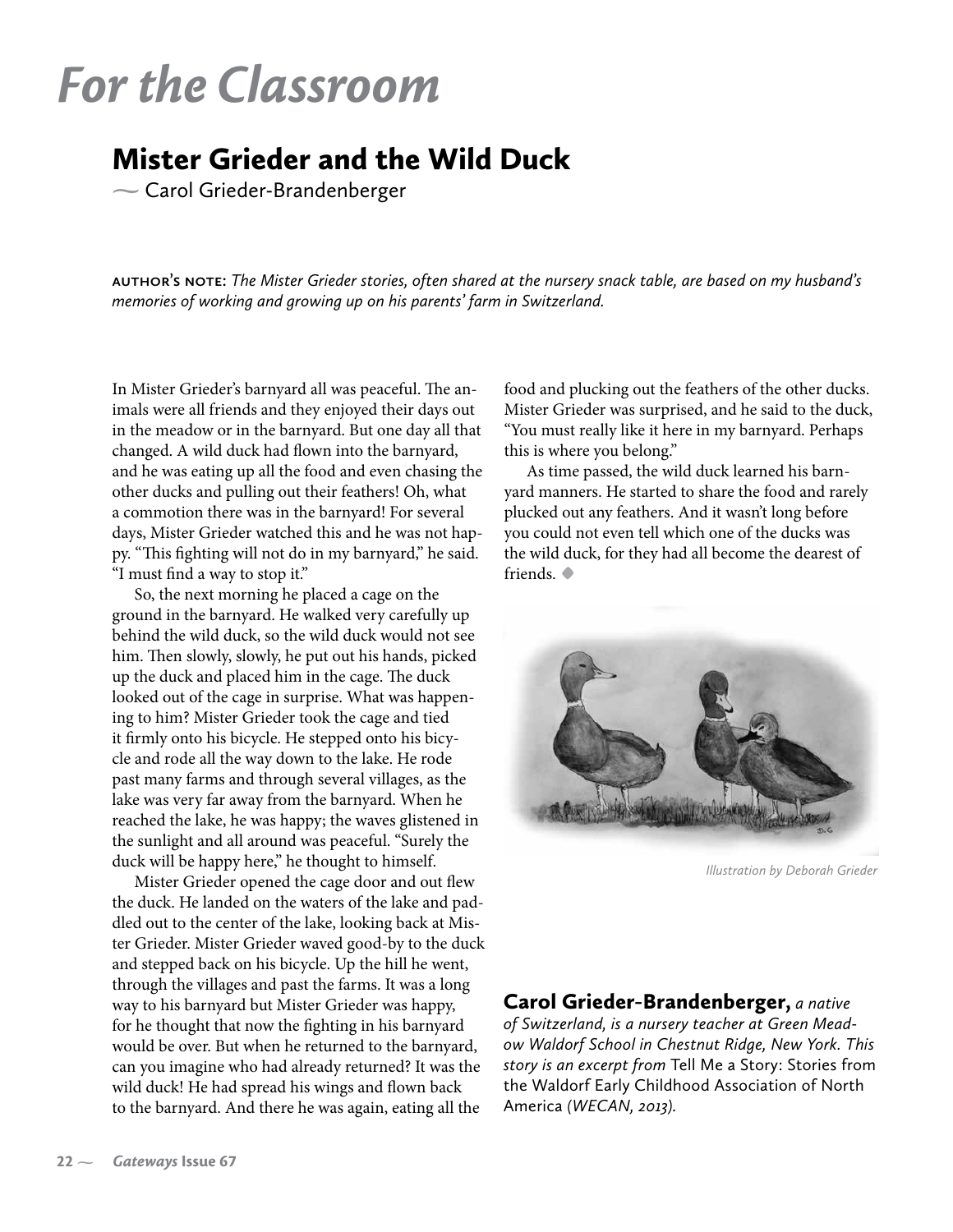# Cobbler Circle

 $\sim$  Christina Assirati

Swinging, swinging, swinging, Morning bells are ringing, Sounding bells are sounding, Monday, Monday morning.

*Hold hands, form a circle and slowly walk around.*

#### **VERSE**

My shoes are too small, Worn and old— I need new shoes. Let's go to the cobbler's shop, And see what he can do.

#### **SONG**

*We are walking to the cobbler's shop. (Repeat 3 times) We are marching . . . We are crawling . . . We are skipping . . . We are tip toeing. . .*

*Look at your feet. Right foot in front tapping the floor. Left foot in front tapping on the floor. Open arms sideways, palms facing up.*

*Walk around the circle. March around the circle. Crawl around the circle. Skip around the circle. Tiptoe around the circle, singing softly.*



#### **VERSE**

Here we are at the cobbler's shop. Knock, knock, knock. . .

#### **VERSE**

My name is Christopher Cobbler, And I make fine shoes.

I make long shoes.

*Right hand in close fist. Left hand forms a "door." Right hand "knocking" at left hand. Then pause while placing right hand behind your right ear (pretending to listen). Repeat three times.*

*You are an important and serious cobbler. Stand very upright.*

*Arms straight out together in front of your body. Then, open arms (heart height).*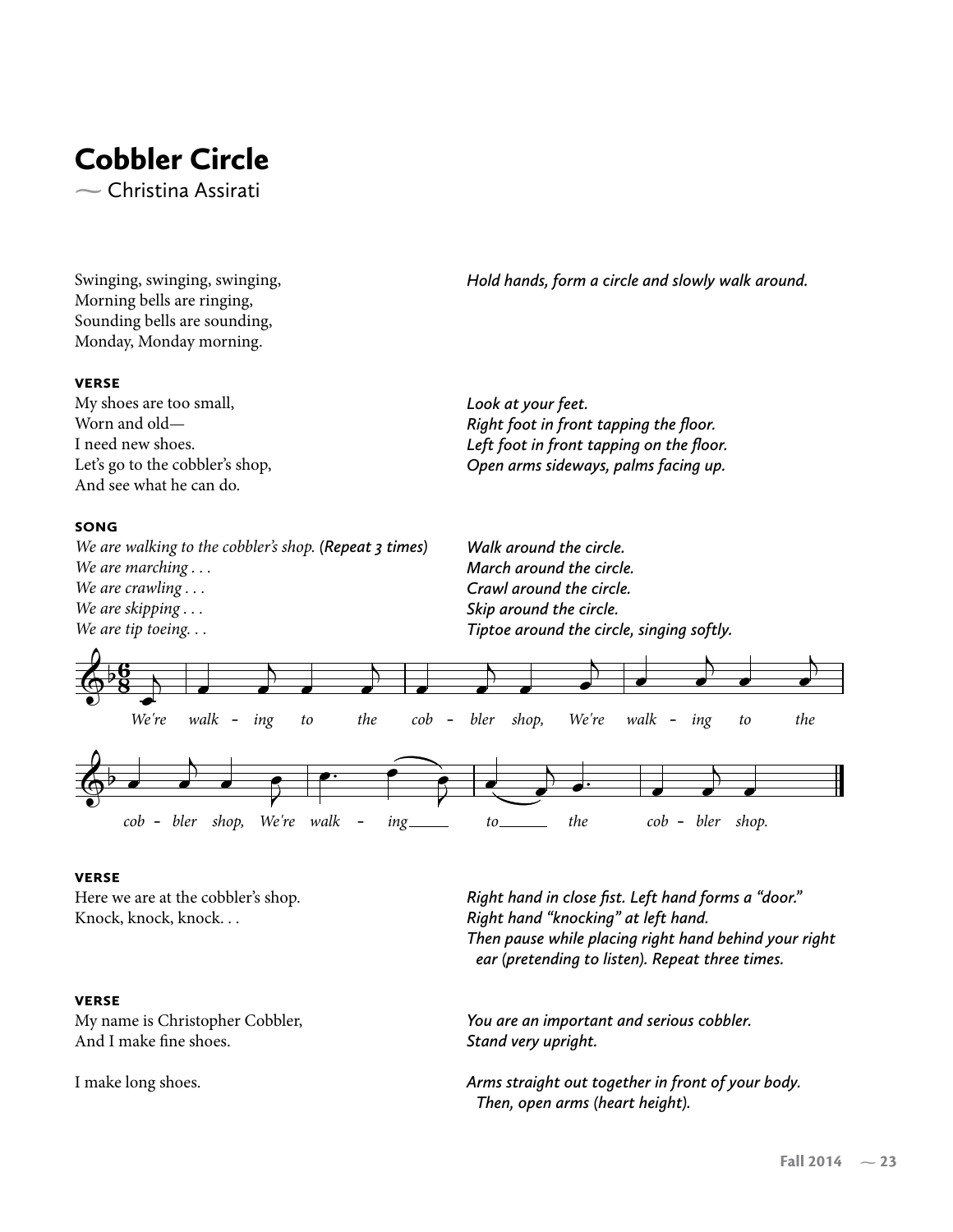I make short shoes.

I make tall shoes.

I make flat shoes.

My name is Christopher Cobbler, And I make fine shoes.

#### **VERSE**

I make red shoes, Yellow shoes, Party shoes, Outdoor shoes.

**SONG** *My dear cobbler look at me,* 

*I need new shoes as you can see.*

*My shoes are far too small,*

*They do not fit at all.*

*My dear child come here to me,* 

*What is your size? Just let me see.*

*I will cut the leather fine and new*

*To make new shoes for you.*

*Bring arms almost together, palms facing each other. Leave a "shoe" distance between them.*

*Spread arms apart. Left arm down and right arm up.*

*Bring arms almost together, palms facing each other horizontally a half inch apart.*

*Right foot pointing forward towards the floor. Left foot pointing forward toward the floor. Stand on tip toes. Stamp feet.*

*Right foot forward, hands pointing to shoes.* 

*Left foot forward.*

*Place right foot on left knee and hold right foot with both hands. The sole of foot facing the ceiling.*

*Place left foot on right knee and hold left foot with both hands. The sole of foot facing the ceiling.*

*Right foot forward, hands pointing to shoes.* 

*Left foot forward.*

*Place right foot on left knee and hold right foot with both hands. The sole of foot facing the ceiling.*

*Place left foot on right knee and hold left foot with both hands. The sole of foot facing the ceiling.*

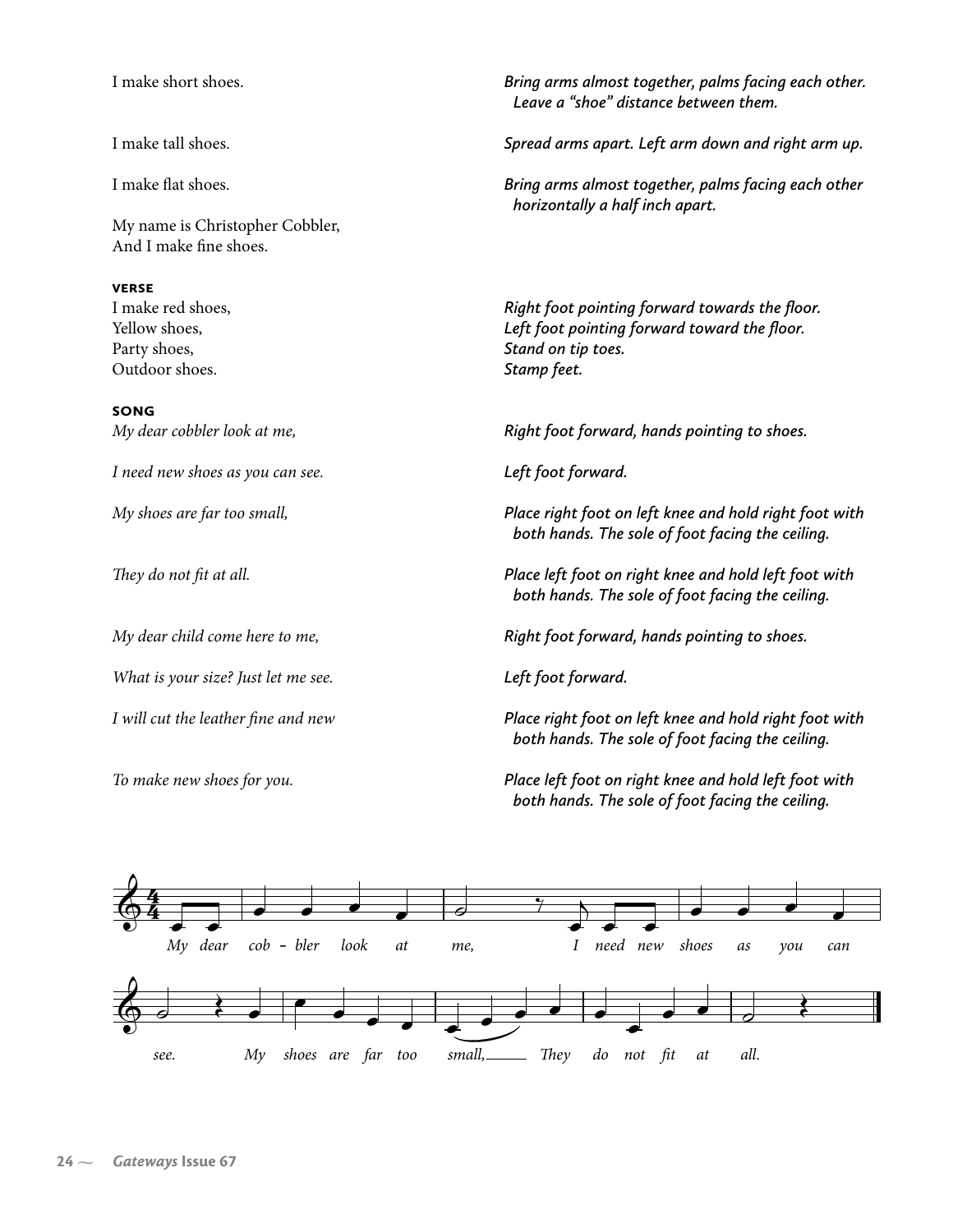#### **VERSE**

Cobbler, cobbler, mend my shoes,

Have it done by half past two.

Stitch it up and stitch it down,

Make them the strongest shoes in town.

#### **GAME**

Cobbler, cobbler make me a shoe. Have it done by half past two. Cobbler, cobbler tell me please, Who has shoes that are just like these?

#### **VERSE**

There once lived a cobbler,

And he was wee,

He lived in a hole

Of a very big tree.

He had a good neighbor,

And she was a mouse,

She did his wee washing,

And tidied his house.

Each morning at seven,

He heard a wee tap,

And in came the mouse,

In her apron and cap.

*Sit down with legs stretched together on the floor in front, toes pointing towards the ceiling, moving back and forth.*

*Legs stretched together on the floor, heels touching each other, toes facing up, move feet apart keeping heels together (open and close).*

*Touch your feet (with toes pointing up) with the tip of your fingers touch the side of your feet and move down toward the heels.*

*Still sitting down, bend knees and stamp feet with all your might.*

*One player is chosen to be blindfolded and stands in the center of the circle formed by the other players, who are all seated (legs stretched together on the floor, and toes pointing to the ceiling). The seated players recite the verse while the teacher spins the blindfolded player. When verse is finished, blindfolded player chooses a seated player, taps his/her shoes and guesses who it is. Whether the guess is right or wrong, the chosen player now goes to the center and is blindfolded. Repeat game.*

*Hold left index finger up*

*Hands together, fingertips and wrists touching, making a hole between hands.*

*Hold right index finger up.*

*Right hand gently rubs palms of left hand in circular motion.*

*Right hand behind right ear, pretending to listen.* 

*Right hand in a fist, "knocks" on left palm.*

*Hold right index finger up. Run left index finger down right index finger (represents the apron). Then, left finger touches tip of right finger (represents the cap).*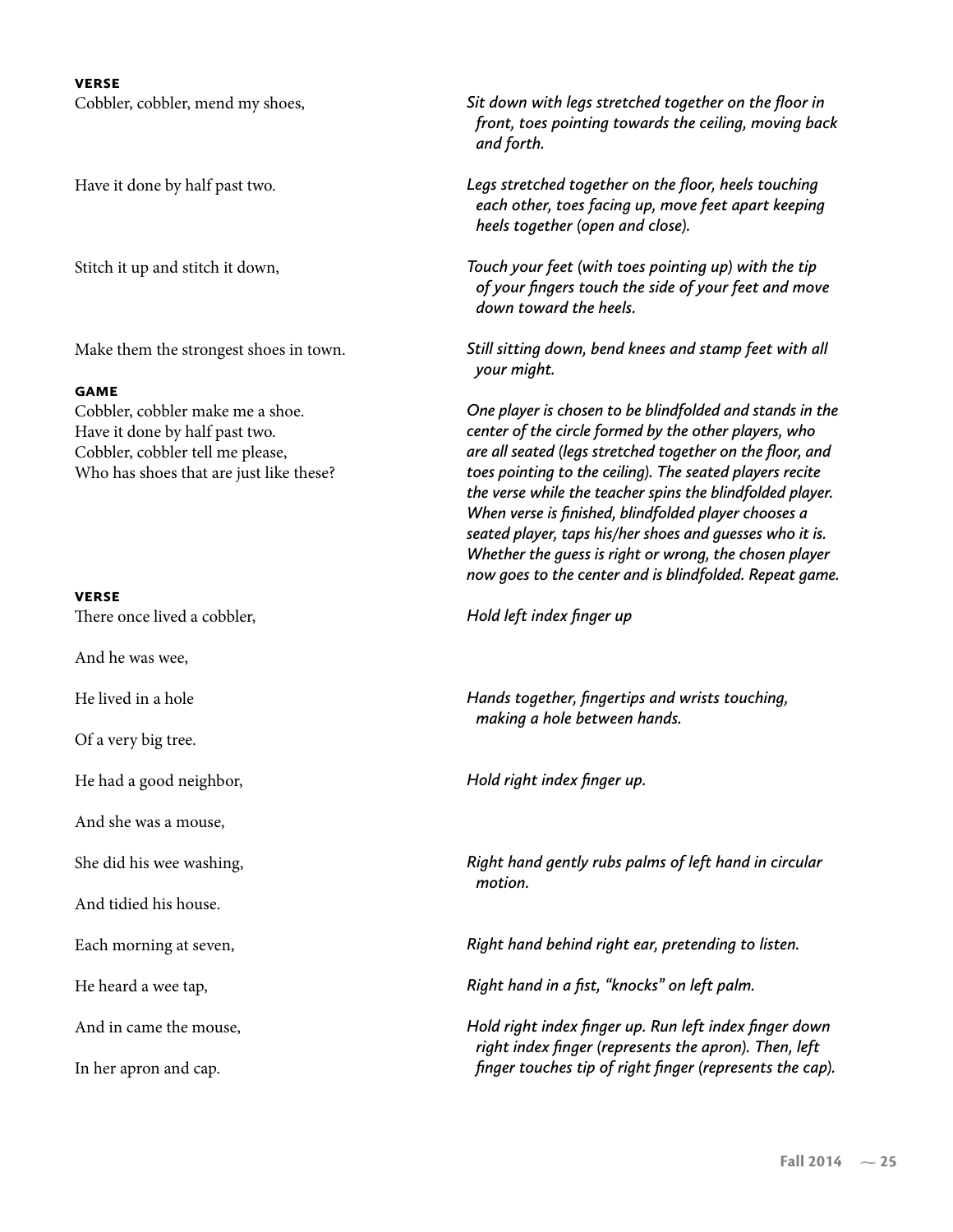She lit a small fire,

And she fetched a wee broom,

She swept and she polished

His wee little room.

To take any wages

She always refused,

So the cobbler said "thank you,"

And mended her shoes.

#### **CLOSING VERSE**

I dance with the flowers, I sing with the sun, My warmth I send To everyone.

*Hold both index fingers up and cross them alternating three times. Join fingertips on right hand and "sweep" the left palm gently. Keep left palm flat.*

*Hold both index fingers up. Wiggle right index finger sideways. Bend left index finger forward. Left index finger taps bottom of right index finger.*

*Sitting down in a circle. Hold hands and say the verse in reverence.*

#### **Notes**

*The verse "My name is Christopher Cobbler" and the game "Cobbler, cobbler, make me a shoe" are based on material found in* You're Not the Boss of Me! *(WECAN, 2007), pages 230-231. The anonymous verse "Cobbler, cobbler, mend my shoe" comes from* Spindrift *(third edition, Wynstones Press, 1999), page 51. The verse "There once lived a cobbler" is based on the poem "The King Mouse" by Natalie Joan. The sources of the songs used in this circle are unknown.*

Christina Assirati *Originally from Sao Paolo, Brazil, where she studied education, health and nutrition, and a graduate of the Arcturus Rudolf Steiner Education Program, Christina is currently an Early Childhood Lead Teacher at the Chicago Waldorf School.*



*Detail from "Stepping Stones" by Betty Jones*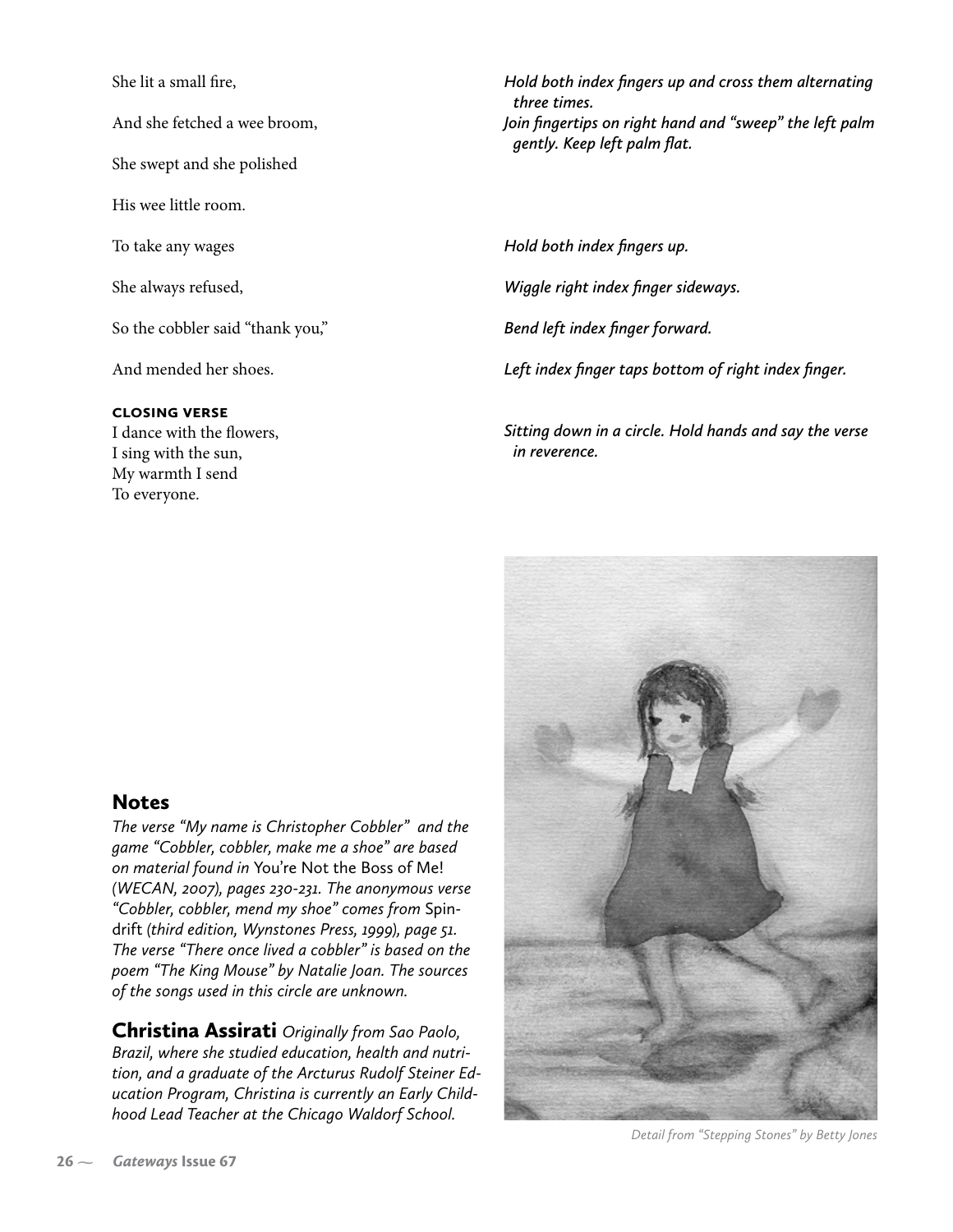## Seasonal Verses and Movement Games

Betty Jones

#### Five Little Apple Leaves

Five little leaves on an apple tree Danced and pranced so merrily, One leaf floated away from the rest Making its home in a wee bird's nest. Four little leaves in the apple tree, Thought, "Oh where could one leaf be?" Light Brother Breeze blew a kiss. Two little leaves flew off in bliss. Two little leaves danced together On the apple tree in stormy weather Big Brother Wind, he blew so hard Two little leaves flew down in my yard!

#### Autumn Leaves

The trees are saying "Goodbye" to their leaves As they flutter and fly and float in the breeze, All golden, orange, and red, they sink softly off to bed, On Mother Earth's breast rests each leafy head.

#### The Living Garden

Little ants run to and fro, in and out the earth they go, Busy, busy, never still, are the ants in their anthill.

Overhead the spider weaves its shining web among the trees,

And makes its thread so fine to snare unwary creatures, so beware!

Slowly, silently goes the snail, and leaves behind its gooey trail,

As it makes its slimy way whether it be night or day. The buzzing bees sip here and there as fine flowers their nectar share,

Making honey, oh so sweet, those busy bees a working fleet.

Fuzzy caterpillar on this track, up and down goes his back

As he curls into a cocoon, who would guess that he'd be soon

The beautiful, winging butterfly, fluttering joyfully in the sky

And like a flower, her colors bright, fade into the darkest night.

*Hold one hand, five fingers spread Wiggle five fingers while swaying Thumb floats downward Cup other hand as nest for leaf Hold up hand, four fingers up Tap forehead with four fingers Other hand to lips, blow a kiss Two fingers leave forehead, float away Hold up hand, two fingers wiggle Two fingers wiggle and sway Other hand surround lips and blow Last two fingers fall into lap*

*Stretch out arms and wave goodbye Flutter fingers Slowly bring fluttering fingers down to floor Make sleeping gesture with palms together; give a big, restful sigh*

*In a circle, children act out the garden creatures as described. Ants scuttle around; spiders climb by inching hands upward with fingertips touching; snails slide slowly around the circle, bent over with their fists on their backs; bees quickly flutter their hands; caterpillars put their hands and feet on the floor, stretch out their bodies, and slowly inch their feet towards their hands; butterflies dance lightly in the circle.*

*Excerpted by permission of the author from* A Child's Seasonal Treasury *by Betty Jones (2014): from p. 48, "Five Little Apple Leaves" and "Autumn Leaves"; from p. 90, "The Living Garden". Opposite page: detail from "Stepping Stones," p. 44, reproduced in color on the cover of this issue. For more information about Betty Jones, see the Table of Contents.*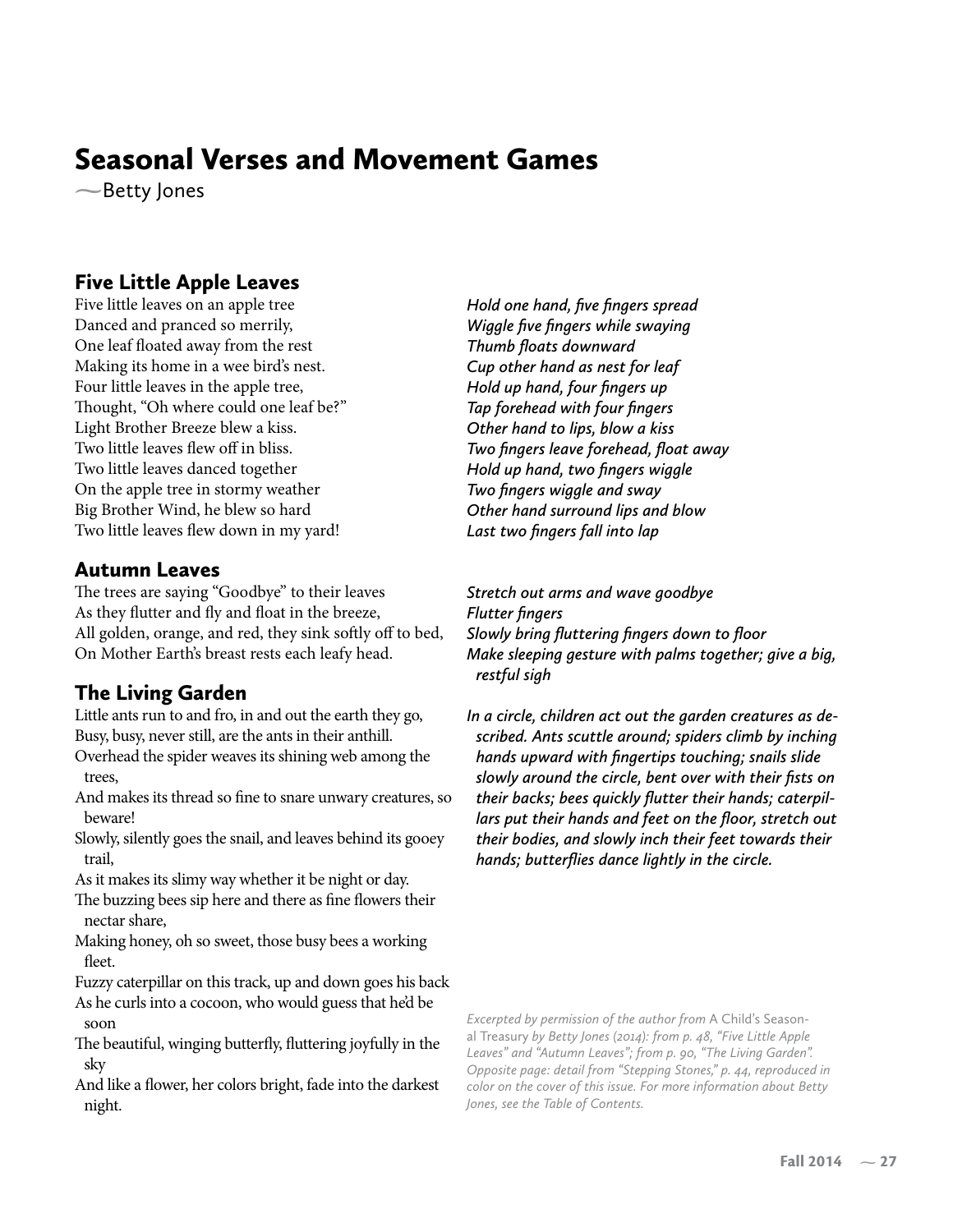# *Around the World*

### News from Vietnam

 $\sim$  Louise deForest

*In 2013 WECAN conferences collected \$2,194 to support teacher training in Vietnam. Louise deForest has provided this very informative description of Waldorf early childhood work in a faraway land of which anyone who lived through the 1960s is still painfully aware. We apologize for any inadvertent misspellings of names of people or places.*

For many of you, Vietnam is a name on a map of a country somewhere in Asia, as well as a name that crops up in our history books. For my generation, however, Vietnam forms part of the personal history of my peers and the Vietnam War, in part, had a defining effect on my whole generation. Just as we were coming of age in our middle to late teens and early twenties, the escalation of the war had an impact on every single person I knew. Very early in our lives we found ourselves having to make decisions of conscience and developing the strength to stand behind those decisions. For some, this meant enlisting voluntarily in the military, risking life and limb in the hot jungles of Vietnam and sometimes meeting disdain upon returning to the United States. For others it often meant leaving family and loved ones and becoming an expatriate, thereby avoiding the draft. For all of us, we spent our twenties either living with or in the war (and many of us mourning our lost friends), avoiding it, or protesting against it. So for me, so much later in life, it fills my heart with joy that we can support something in Vietnam that promotes well-being, life, and the possibility of a brighter future.

There are three Steiner early childhood programs in Vietnam, serving 130 children; as yet there is no primary school. One of these early childhood programs is connected to the Dieu Giac orphanage in Ho Chi Minh City (with a population of seven million people), and is where all the youngest orphans spend their first years in school, along with many street children (about thirty in all). Presently, this kindergarten is on the grounds of the orphanage as a home school program while teachers and volunteers renovate the school's building to meet new building codes and some teachers update their teaching qualifications. It is expected that the kindergarten will be able to resume its function as a registered kindergarten and move back into its building in 2014. Tuitions are funded, for the most part, by sponsors. Currently there are about fifty sponsors, some having pledged to support a child or two throughout their school years (and some, now that the sponsored child has left the orphanage, are sponsoring a new child for the rest of their education); others have made a more short-term commitment. Four children from the orphanage were accepted into universities this year and one of them, Tran Thi Mo, 18, was invited to join a prestigious medical school. Another, Van Thien Loc, who has been sponsored since first grade by the Glenaeon Rudolf Steiner School (Australia), has been accepted to a university in Texas on a full scholarship, to study architecture. Dieu Giac struggles to continue the support of these bright young students and there is one young student who could not go onto higher education because the orphanage ran out of funds to support him or her.

Thanh Lan K, in Cu Chi, has an early childhood program for approximately 85 children, from two to six years of age. This program also relies on sponsorships to support maintenance of the buildings, meals, clothing and medical supplies, as well as regular mentors. It is hot and dusty in Cu Chi and the days are very long. Yet the teachers are dedicated to continuing their education, spending the children's rest time studying together and, after the children have left for the day, getting together for more practical work, such as making toys. There is a local law that says all the materials the children use must be periodically washed in strong disinfectants; that, coupled with the warm weather, means that toys, mostly made of natural fibers, need to be replaced each year.

The third early childhood program is named Tho Treng Childcare Centre and it serves twenty-two chil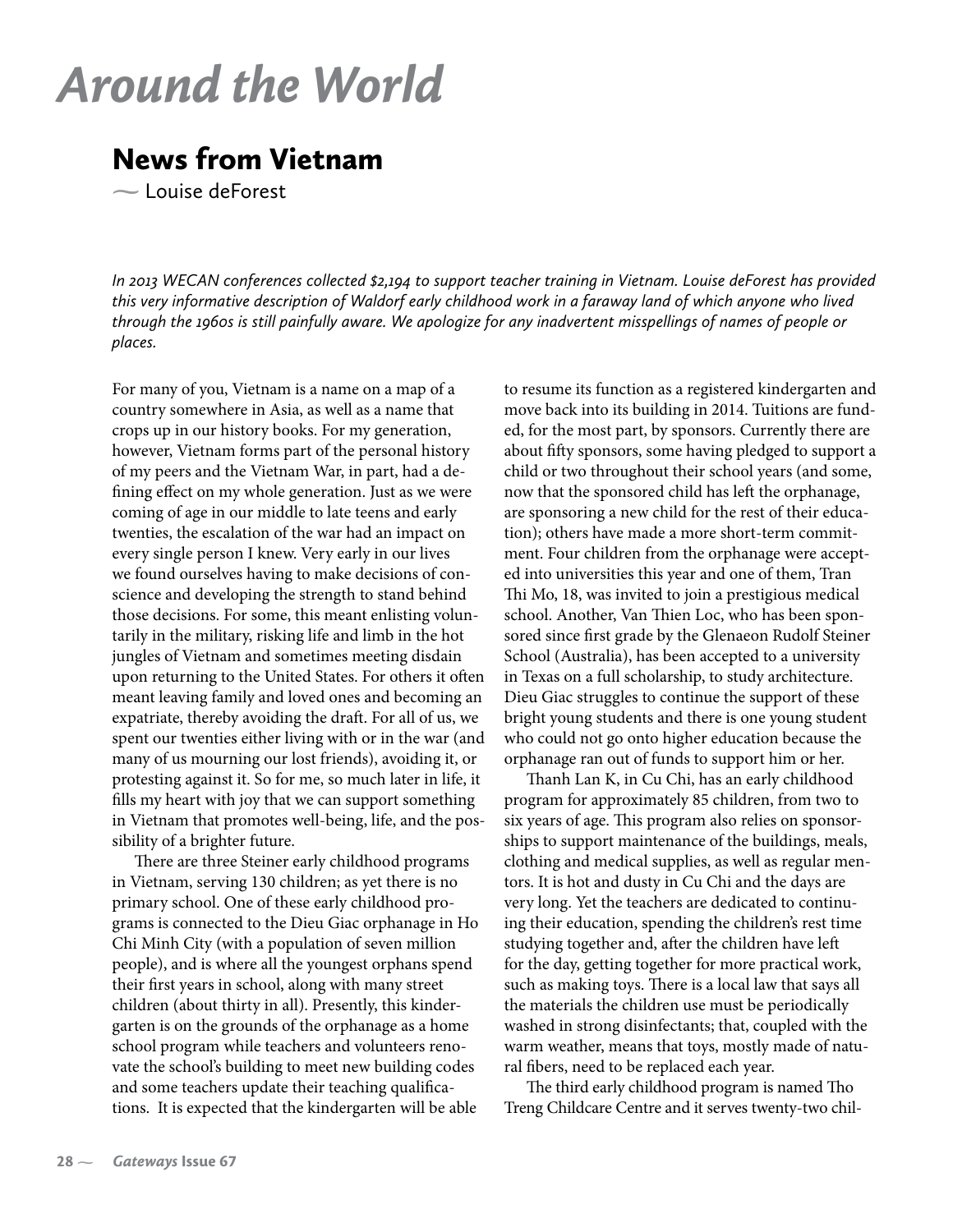dren in two classes ranging in age from nine months to five years. Their days are also very long: 7 a.m. to 5 p.m. Monday to Friday and also include three Saturdays a month, as do most of the early childhood programs.

The life of a Waldorf teacher in Vietnam is not easy and requires enormous commitment. In one school, the founder and director of the school has at least three children who live with her while their parents work in distant towns. As in many countries, teachers first need to be certified by the state, which supports a purely academic approach to learning—formal academic learning starts at three years of age! Becoming a Waldorf teacher involves taking one week-end seminar a month—not easy when most teachers work on Saturdays—and have only two weeks of vacation a year, including national holidays. With a well-organized mentoring system in place for the duration of their training, after three years they receive a certificate of completion. The enrollment in the teacher training is between fourteen and twenty people; this past training program had fourteen students, all of whom were working in a Steiner early childhood class.

One of the biggest challenges for the teacher training, some of which we are supporting thanks to your generous donations, is finding and affording experienced teachers and mentors. While almost all of the mentors and teacher training teachers offer their services for free, the airfare (sometimes shared with

China), room and board, and materials for the course work all add up and it is a yearly challenge to find the funds to support this activity. In 2012, teacher trainers came from Australia, New Zealand and the UK.

However, there are positive developments in support of Waldorf education in Vietnam from many parts of the world. In Australia, supporters of Waldorf education in Vietnam have recently started the Vietnam Children's Project, which raises funds, looks for potential sponsors and publishes a newsletter, all on a volunteer basis. As the founders say, "Our aim is to provide practical, life-changing support to orphans and other young children, in a country still experiencing the aftereffects of the Vietnam War." And not long ago the Vietnam Steiner/Waldorf Education Foundation was founded, with help from the Providez Foundation (a Swiss bank) which allowed them to rent an office and a meeting space and another room which can serve as accommodations for two people, when needed, as well as a small store/library. The aims of this foundation are to introduce Anthroposophy and Waldorf education to the people of Vietnam, to organize workshops, talks, courses, performances, exhibitions, social activities, and study groups, and to translate Rudolf Steiner's books into Vietnamese. And soon the Camphill Village, founded by Lisi and Tho Ha Vinh in 2011, hopes to open a kindergarten and, together with the existing teacher training, to broaden, deepen, and expand the teacher training.

As Thanh Cherry (the organizer for the teacher training in Vietnam and an ongoing mentor for all the early childhood work there and in China) said, "Similar to what happened in China, our old culture with its rich spiritual traditions has been virtually lost in the push for modernization. The general culture is now geared towards a materialistic life style. Parents are confused, children are confused, teachers are confused. The Steiner trained teachers will be the only hope for our culture, however small." **•**

Louise deForest *is a WECAN board member and regional representative for Mexico, and is one of two North American representatives to the IASWECE council.*



*The Dieu Giac Kindergarten*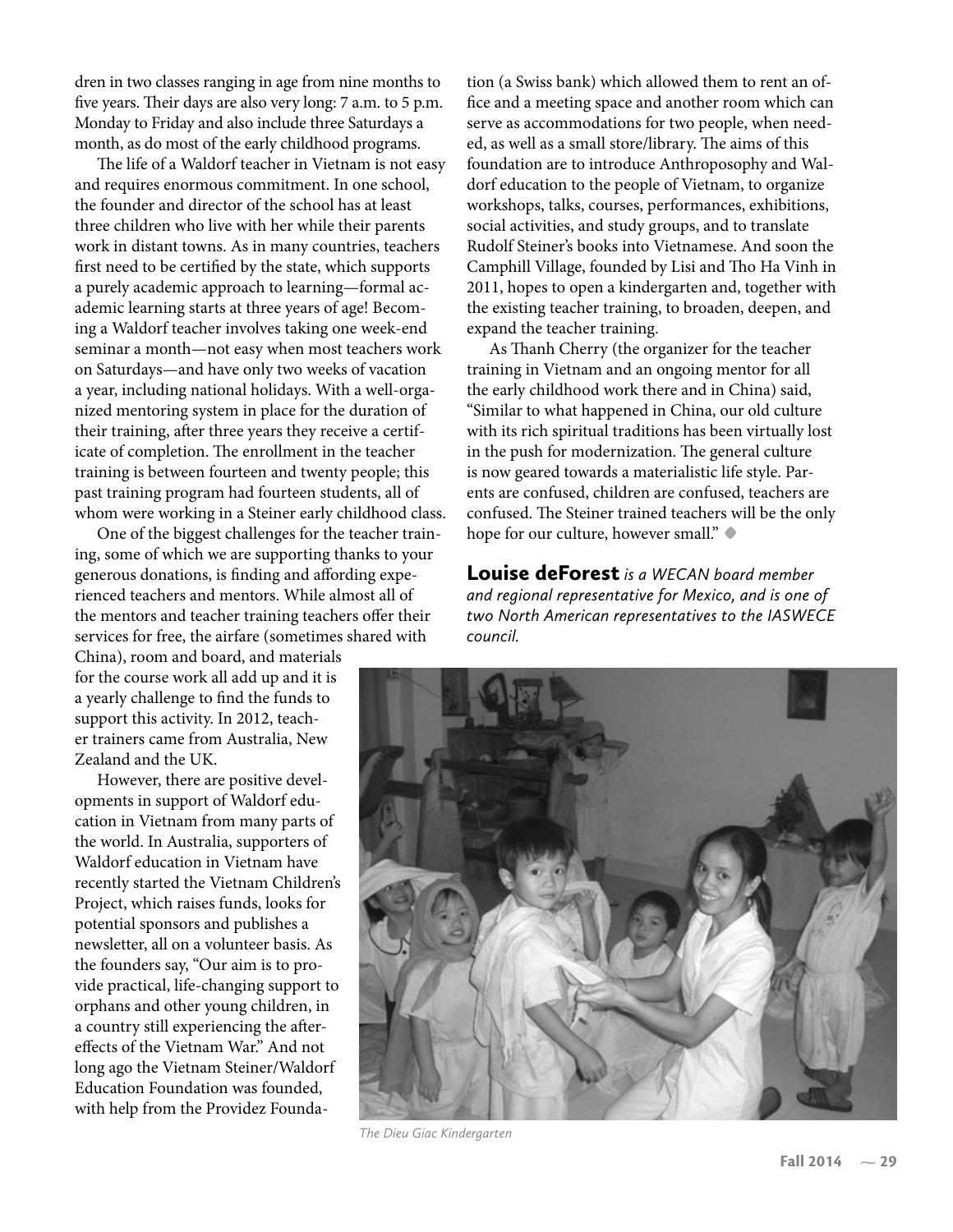# *Book Reviews*

#### A Child's Seasonal Treasury

Written, compiled, and edited by Betty Jones (second edition, self-published by the author, 2014; available from WECAN)



The word "treasury" usually means a place where precious and beautiful things are gathered together. Those who enter the treasury can delight in the wonder and glow of the surprises to be seen there. The recently revised edition of Betty Jones's book, *A Child's Seasonal Treasury,* lives up to that definition.

Originally published in 1997, this volume was designated as a "Notable Book for Children" by the Smithsonian Institution at that time. The original collection of verses, poems, songs, finger games, recipes, and crafts to carry us through the seasonal year has now been expanded with original material by Betty. The shifting colors, moods, weather, foods, and activities that mark the difference and flow from one season to another are well represented here.

The book opens with general "Year Round" imaginations, songs, artistic and craft activities, and recipes that fit into any time of the year. In this first section a personal favorite is Betty's description of "All Year Round Movement and Creative Drama." She has concisely summarized how and why playful and creative movement is so important for children. This helpful statement is clear and accessible, a great resource for teachers to share with parents.

Then each season is featured in its own right. Each section is filled with poems, verses, and songs. Some will be familiar to Waldorf early childhood educators from other collections. This new edition distinguishes itself by also having the rich addition of many original verses by Betty herself. Some are lyrical and pictorial word pictures of the seasonal moods. Some give imaginative journeys through the natural world in its changing colors, textures, sounds, and tones. Others are playful and make the reader and listeners want to giggle and dance.

"Reader and listeners" is stated deliberately because all of the pieces are ideal for reading or speaking aloud, so that the listener can savor the sounds and create the imaginative pictures the words suggest. As I read through the longer poems, I could see these as bedtime readings, reviewing the day's experience experiences at the close of the day. With this *Treasury* we can draw our children to attentive listening. Children are turning off to what they hear because so much is not worth listening to. This book provides a healthy antidote to this cultural problem.

Within each section are suggestions for seasonal activities and recipes to enrich festival celebrations. These are activities that families can do at home with simplicity and success. In so many ways this book will serve as a bridge between the Waldorf classroom and home life. It can serve as a resource and cultural introduction to families new to Waldorf education who want to bring festival rhythms and richness into their homes.

Yet the most impressive and precious aspect of this book has been saved to last to mention. This edition is completely illustrated with Betty Jones's original art work, prominently water color paintings. These are visually stunning! For adult eyes to rest on these beautiful pictures is refreshing and calming to the senses. For little children to see such beauty is balm for their souls. Here is a visual reminder of the care and beauty children remember from the spiritual world. Their eyes have something worthy to look upon with this book. These pictures alone would justify adding this book to one's personal library.

In *A Seasonal Treasury*, teachers will find verses that are old friends and also new compositions by Betty to extend the richness of the kindergarten. Parents will find it a new best friend as it can guide and accompany them into new possibilities for their families. Thanks to Betty for providing this seasonal feast for our senses.

 *—Nancy Blanning*

*See the cover of this issue for one of Betty Jones's paintings, and page 27 for verses excerpted from the book.*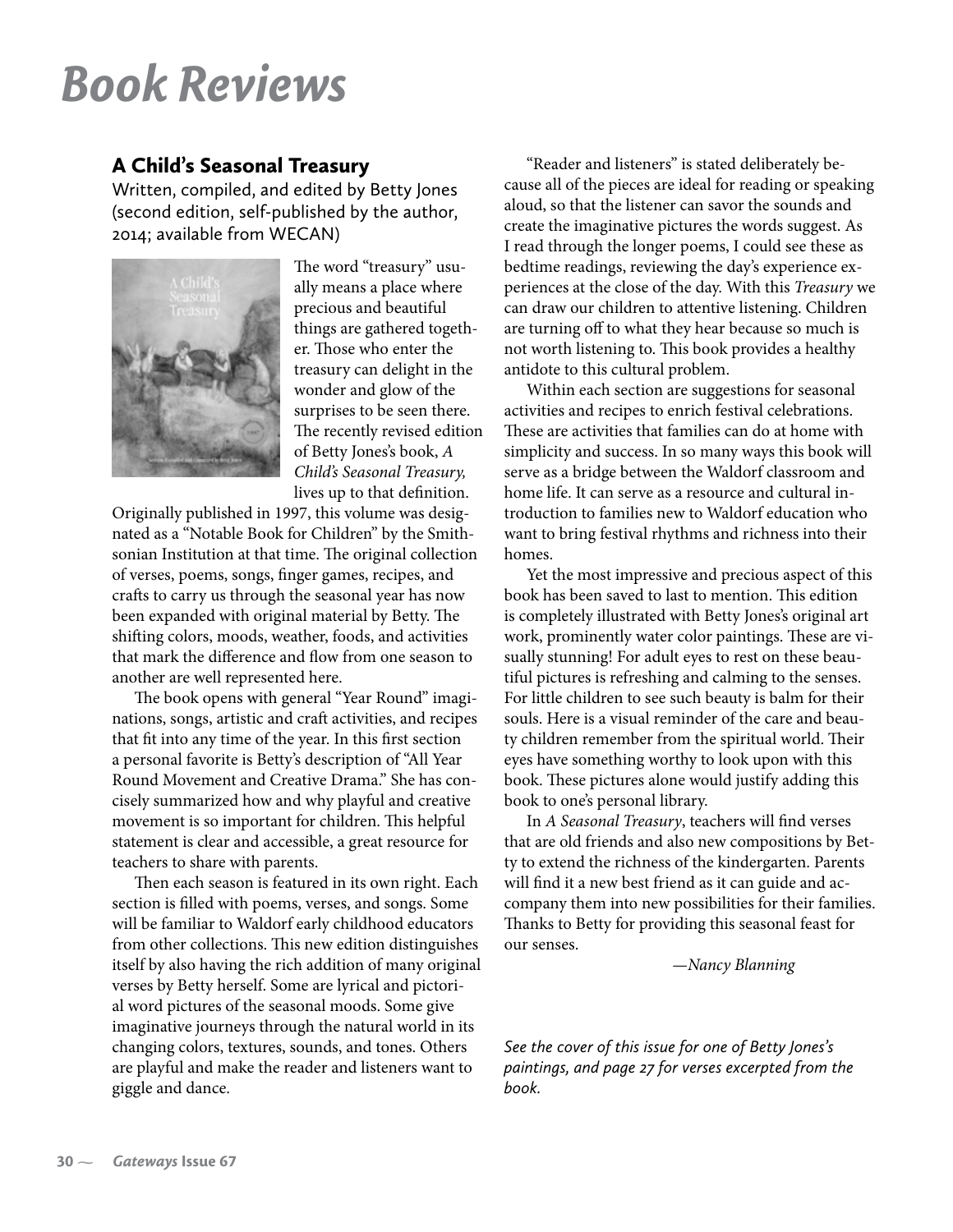#### Benjamin Breaking Barriers

by Malva Tarasewicz (Integrated Musician's Press, 2014)



Malva Tarasewicz, like so many parents of autistic children, had the heartbreaking experience of seeing her fifteen-month-old child quickly retreat into a world of his own. Up to this time, Benjamin openly sought her cuddles and affection and was even beginning to name things in his environment. In *Benjamin Breaking Barriers* Malva tells us about her own

path of realization and Benjamin's reawakening to the world around him as she transitions from shock and remorse to hopeful conviction. We read how Malva gradually seeks out the therapies that help her son and, more importantly, how these interventions contribute to Benjamin's "baby steps" back to connection with the world into which he has incarnated. The descriptions of the significance of these therapies for Benjamin are full of helpful insights for the educator.

The subtitle, *Autism—A Journey of Hope* is an apt

way to describe Malva's incredible journey from the despair of the first realizations of her child's diagnosis of autism to the step-by-step path of unconditional loving connection to which she decided to commit. She quickly realized that she needed to stay engaged with her child during his waking hours. Failure to do so meant that Benjamin would retreat into his own world of twirling, flapping and inward isolation.

For teachers and parents, this book reinforces the importance of being in the present with children, investing in "right relationship" with them. Then, out of the soul-spiritual substance that is built up in this activity, we may trust in that which comes to us as indications from the periphery. *Benjamin Breaking Barriers* is a must-read for teachers and parents working with children with extra needs. It is an inspiring, engaging and uplifting story of how love, perseverance, and devotion to other human beings can make a difference to their lives.

At publication time, Benjamin was eighteen. In Malva's own words, "This is the story of how, with ongoing help, Benjamin has grown from being a lost and silent toddler to being a bright, social young adult who loves his friends and gives inspiring educational presentations, in spite of the fact that he still has to deal with autism challenges on a daily basis."

I would definitely recommend that teachers and caregivers read this book. In it, there are so many indications that can positively affect our practices.  *—Ruth Ker*



*Benjamin, age eighteen, with his mother Malva.*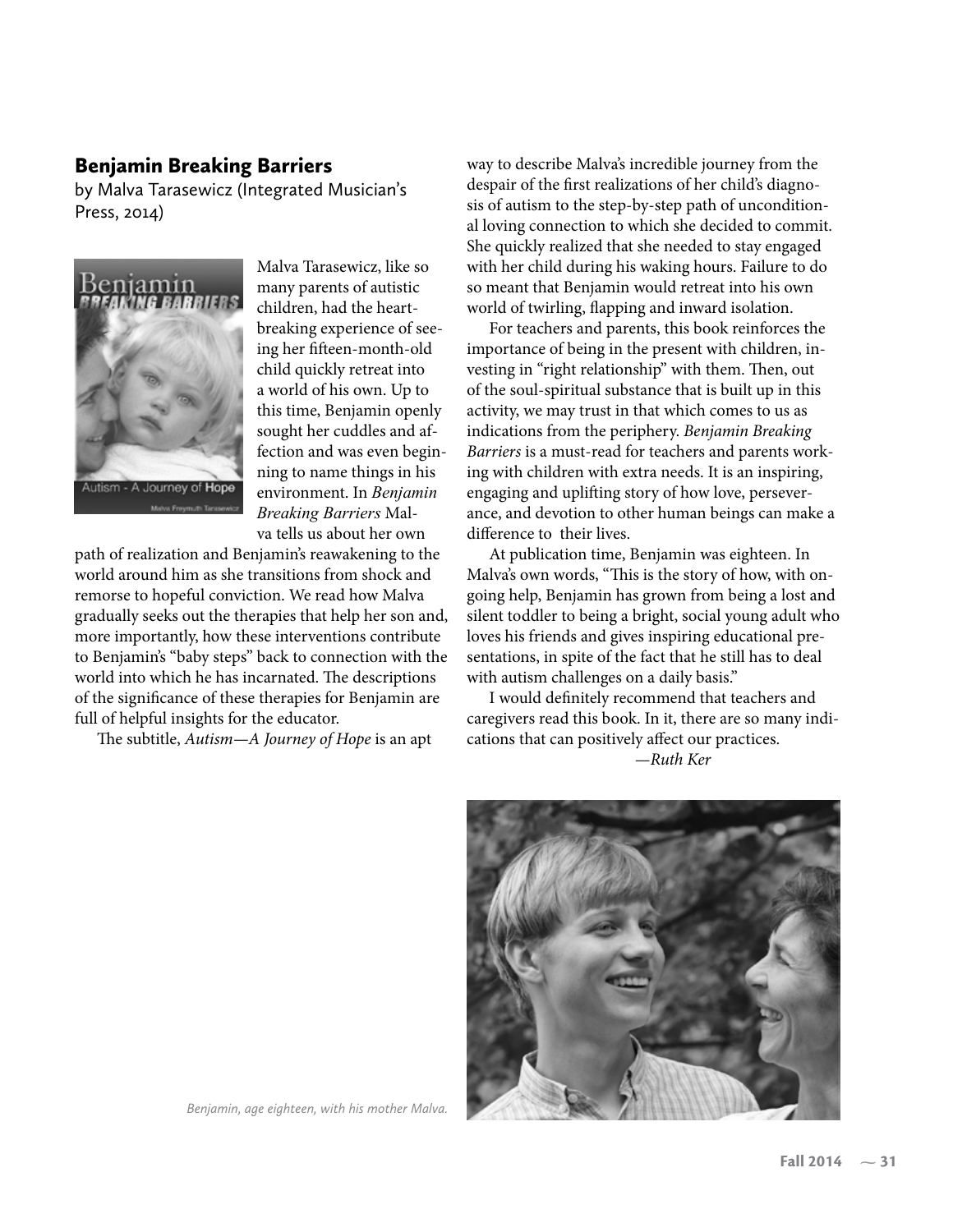# *News from WECAN Books*





Our two newest publications were produced in preparation for the 2015 international conference on Transitions in Childhood (see page 34). Both deal with the important and sensitive time surrounding the birth of the etheric body and the change of teeth.

*From Kindergarten into the Grades: Insights from Rudolf Steiner*, edited by Ruth Ker, offers a selection of excerpts from Rudolf Steiner's writings and lectures that give insight into the great transformation that takes place in the child around the age of six or seven. Both early childhood educators and their colleagues in the grade school can benefit from these insights, for they must work together to understand and support children as they go through their second "birth."

#### From Kindergarten into the Grades: Insights from Rudolf Steiner

Edited by Ruth Ker (WECAN, 2014) 120 pages / \$14

#### School Readiness Today: A Report from the Pedagogical Section of the Goetheanum

Translated by Margot M. Saar (WECAN, 2014) 78 pages / Full-color illustrations / \$14

*School Readiness Today*, originally published in German by the Pedagogical Section of the Goetheanum in Dornach, Switzerland, gathers important new research on the transition from kindergarten to school. This research was presented at a colloquium at the Goetheanum in February, 2013, hosted by the International Association for Steiner/Waldorf Early Childhood Education (IASWECE). It offers valuable insights into healthy child development in relation to school entrance, including color reproductions of children's drawings that illustrate this developmental stage in a fascinating and very concrete way.

To order, please contact WECAN or visit our online store: store.waldorfearlychildhood.org.

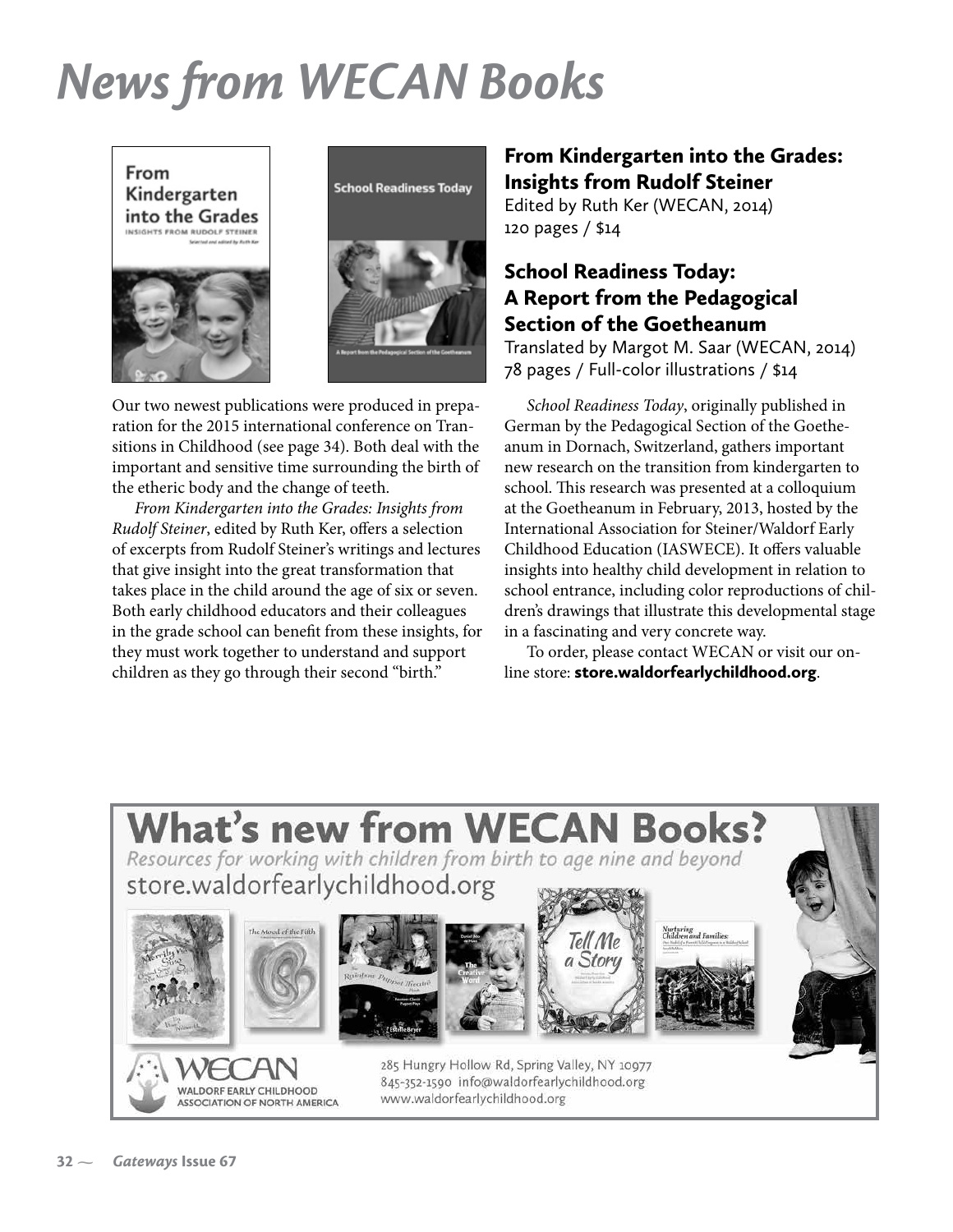# *Calendar of Events*

*Selected events coming up in the fall and winter months are listed here. For more events, view our web calendar at*  **www.waldorfearlychildhood.org***. To submit or update an event, contact* **publications@waldorfearlychildhood.org.** 

*Events listed are sponsored by WECAN, our member schools and training centers, and our affiliated organizations, AWSNA and IASWECE. A limited number of other events of wide interest may be included at WECAN's discretion (mainly major conferences). Non-member organizations and individuals are welcome to submit advertisements of interest to Waldorf early childhood educators. Advertisers are not necessarily endorsed by or affiliated with WECAN.*

#### Personal and Professional Development Courses and Workshops

Starting October 11, Sound Circle Center for Arts and Anthroposophy, Seattle, WA: **Family Foundations**. Eight monthly classes for parents. Contact: 206-925-9199, information@soundcircle,org, www.soundcircle.org.

November 15, Charlottesville Waldorf School, VA: **Brain Development and Waldorf Education: A Marriage Made in Heaven**, WECAN Southeast Regional Gathering with Sharifa Oppenheimer. Contact: cws\_se\_wecan@cwaldorf.org

November 20, Sunbridge Institute, Chestnut Ridge, NY: **Early Childhood Teacher Education Open Day** with Susan Howard. Contact: Ayla Dunn, info@sunbridge.edu, 845-425-0055 x20 or visit www.sunbridge.edu

December 6, Sophia's Hearth Family Center, Keene, NH: **Creative Discipine: Reframing Discipline Using Sensory Strategies** with Jane Swain. Contact: 603 357-3755, info@ sophiashearth.org, or visit www.sophiashearth.org

January 10, Sophia's Hearth Family Center, Keene, NH: **Supporting Integration of the Primitive Reflexes** with Jane Swain. Contact: 603 357-3755, info@sophiashearth.org, or visit www.sophiashearth.org

March 7, Sophia's Hearth Family Center, Keene, NH: **Application of Spacial Dynamics Therapeutic Practices in the Early Childhood Classroom** with Jane Swain. Contact: 603 357-3755, info@sophiashearth.org, or visit www.sophiashearth.org

March 15–20, Rudolf Steiner College, Fair Oaks, CA: **Early Childhood Associates Program.** First session of a new two-year part-time program. Visit www.steinercollege.edu, call 916-864-4858, or email rsc@steinercollege.edu

April 18, Monadnock Waldorf School, Keene, NH: **WECAN Northeast Regional Gathering**. Save the date now; more information to come in the coming months.

#### Conferences

November 7–9, Rudolf Steiner College, Fair Oaks, CA: **2014 Early Childhood Symposium: Love Made Visible — Creating Sacred Spaces** with Linda Thomas and Barbara Klocek. Register online at www.steinercollege.edu, call 916-864-4858, or email rsc@steinercollege.edu

November 7–8, Rudolf Steiner Centre Toronto: **Waldorf Development Conference: The Turning Point of Time and Waldorf Education** with Patrice Maynard. Contact: 905.764.7570 /info@rsct.ca / www.rsct.ca

February 7-9, Chestnut Ridge, NY: **WECAN East Coast Conference: Nurturing the Sense of Life and Well-being in the Young Child—and in the Adults who Care for Them** with keynote speaker Dr. Adam Blanning. This is our second year in a three-year series working with this theme, which is central to our work with young children today. Our speaker this year will be Dr. Adam Blanning, an anthroposophical medical doctor from Denver who works closely with Waldorf early childhood educators. Some issues that he plans to address are questions of sleep disturbances, and effects of over-stimulation on young children's behavior and how we can help with this. Workshops and other conference activities will provide opportunities for participants to explore how to support young children in today's stimulating world through health-giving sheath-forming activity. Registration will open in early December.

March 31–April 3, Dornach, Switzerland: **Transitions in Childhood**, international conference of the Pedagogical Section of the Goetheanum and IASWECE. See page 34 for details or contact info@iaswece.org.

#### **Trainings**

*New WECAN-recognized trainings and trainings that do not enroll a new group every year are included here. For other WECAN member trainings, visit the "Options for Training" page on our website, www.waldorfearlychildhood.org*

June 2015, Sunbridge Institute, Chestnut Ridge, NY: **Waldorf Early Childhood Teacher Education Program** New cycle starting in a three-year part-time program, with full and completion tracks. Contact: Ayla Dunn, info@sunbridge. edu, 845-425-0055 x20 or visit www.sunbridge.edu

July 2015, West Coast Institute, Duncan, BC, Canada: **Waldorf Early Childhood Educator Program** New cycle starting in a two-year part-time program. For information contact Ruth Ker, 250-748-7791 / info@westcoastinstitute. org, or visit www.westcoastinstitute.org